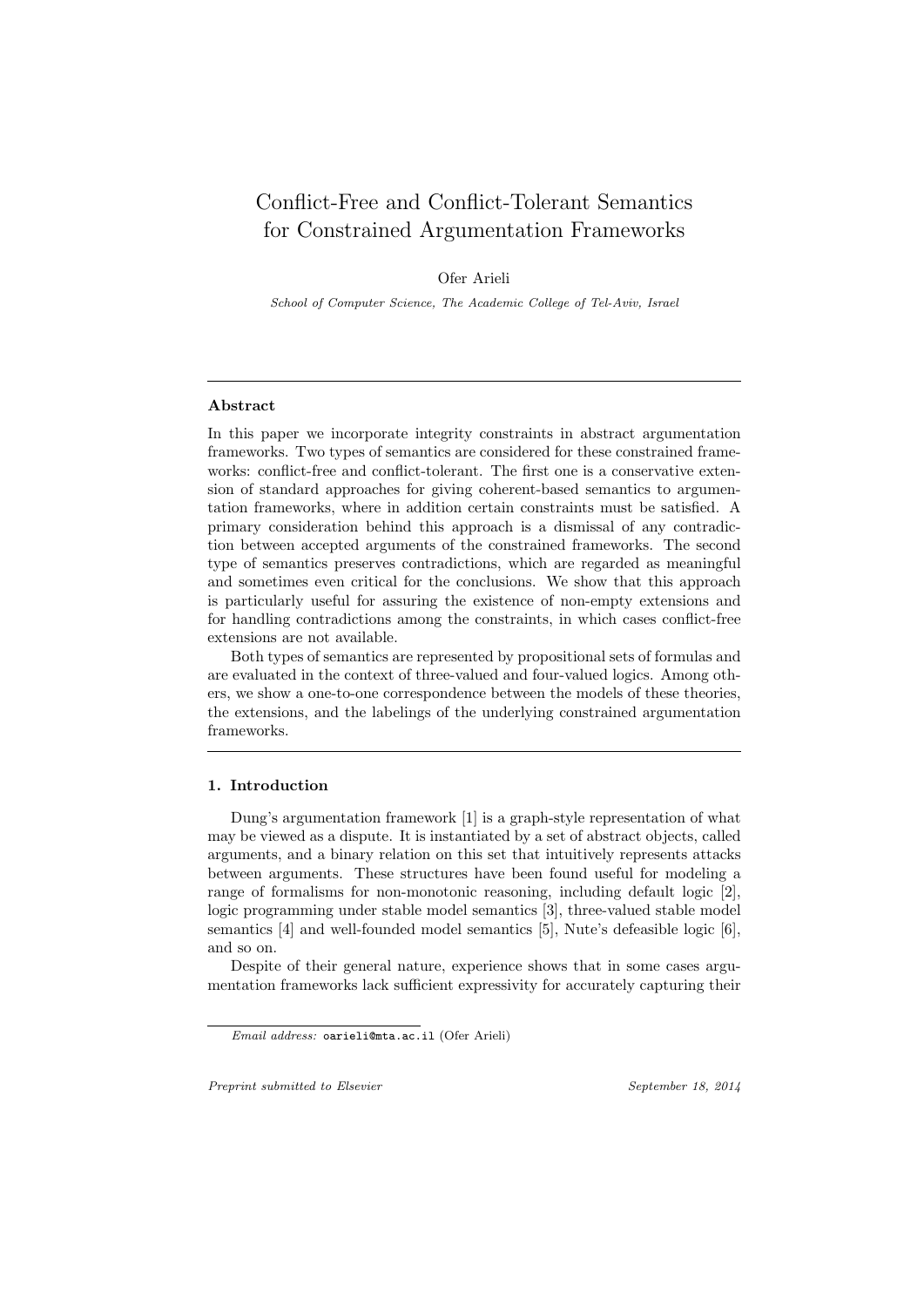domain, and some extra apparatus is needed to gain a more comprehensive representation of the relations among the arguments. This observation motivated several works, like those of Amgoud and Cayrol [7], Bench-Capon [8], and Modgil [9], in which in addition to the argumentation framework itself, some additional meta-knowledge is provided, e.g. in terms of ranking values or preference relations on the arguments. This helps to refine and improve the process of selecting the arguments that can collectively be accepted according to the argumentation framework at hand.

In this paper we formalize the additional knowledge that is linked to argumentation frameworks in terms of *integrity constraints*, that is, conditions that every accepted set of arguments must satisfy. Let us demonstrate the advantages of using constraints by means of a few simple and (for the time being) informal examples.

**Example 1.** Medical systems, as well as legal systems, are rule-based, and as such they are naturally representable by argumentation frameworks (see, e.g., [10]). Yet, even in these systems not all the rules are of equal importance or relevance for specific cases. Thus, for instance, arguments referring to concrete results concerning medical tests of a particular patient are usually given precedence over, say, arguments referring to general symptoms of a disease. This may be expressed by constraints obliging the reasoner to take these test results into account when stating a diagnosis (i.e., include them in every accepted set of arguments obtained by the framework), or by extra rules that confront arguments that not necessarily attack one another. More generally, integrity constraints provide means of expressing relations among the arguments which are not representable by 'standard' attack relations.

**Example 2.** The incorporation of constraints may be useful in handling scenarios where an argumentation framework is viewed as a dynamic process [11]. For instance, constraints may encode the *expected outcome* of an argumentation framework, or may help to evaluate the consequences of an argumentation framework in light of new arguments (see [12]).

**Example 3.** Constraints may also serve as a means for keeping the semantics of an argumentation framework coherent. To see this, consider the three arguments in the last example of [13]: "John will be on the tandem bicycle because he wants to", "Mary will be on the tandem bicycle because she wants to" and "Suzy will be on the tandem bicycle because she wants to". Here, integrity constraints may explicitly specify that these three arguments are in a collective conflict when the tandem has only two seats – a fact which is difficult to grasp only by standard semantical approaches to argumentation systems (see [13]).

**Example 4.** The use of meta-knowledge, e.g. in terms of integrity constraints, is a convenient way for accommodating conflicting arguments. Consider, for instance, an information system representing information about the theory of light. Here, the phenomena of interference on one hand and the photoelectric effect on the other hand may stand behind conflicting arguments about whether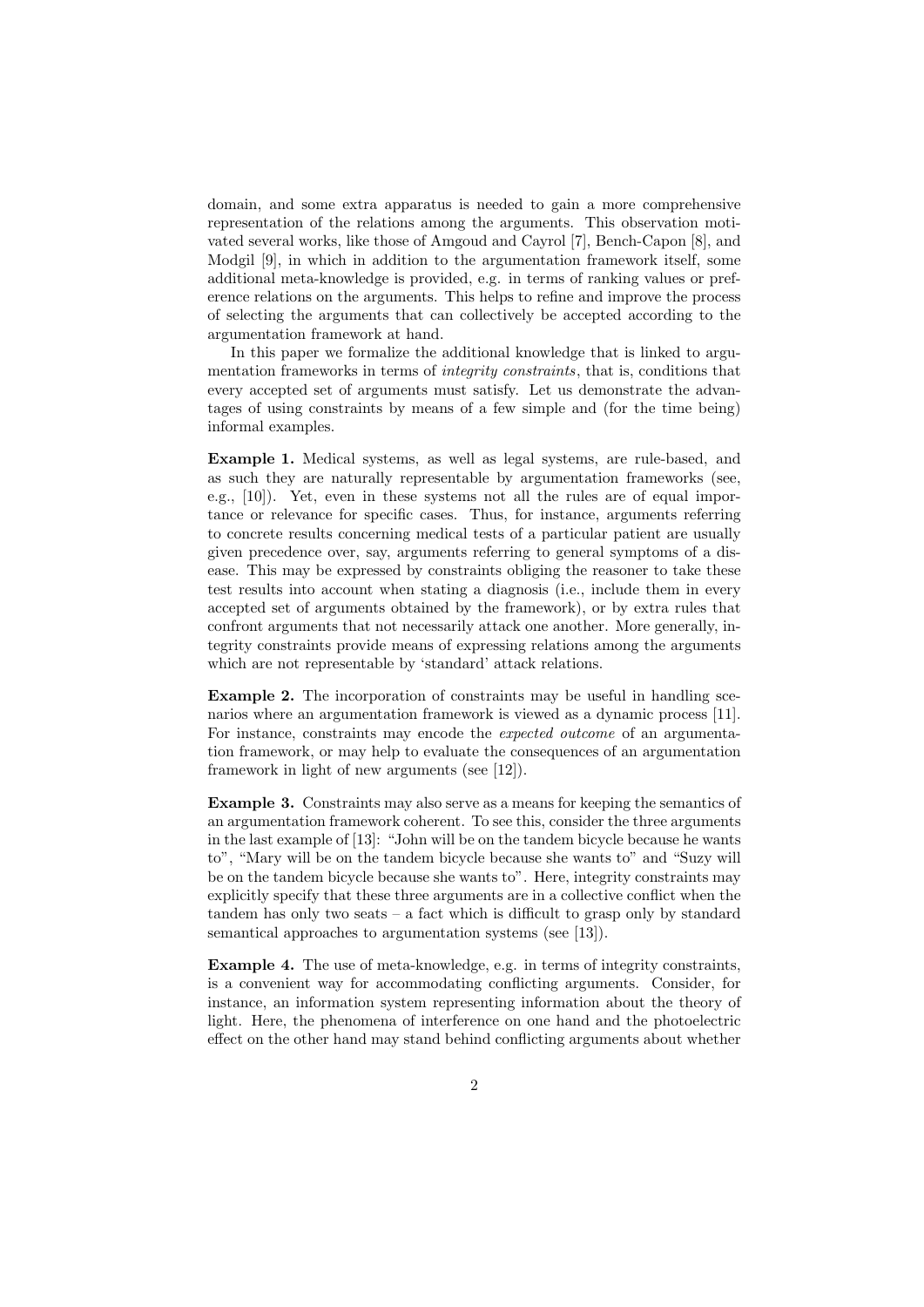light is a particle or a wave. Any choice between such arguments would obviously be arbitrary, and the dismissal of one of them would unavoidably yield erroneous conclusions about the nature of light. The incorporation of suitable constraints, forcing the acceptance of *both* arguments, could be an effective way of keeping the underlying theory realistic and non-biased.

Interestingly, in the last two examples integrity constraints have opposite roles: in Example 3 (and often also in the context of Example 2) they serve as an additional mechanism that *excludes conflicts* among accepted arguments, while in Example 4 (and sometimes also in Example 1) they actually *adapt for conflicts* which are inherent to the state of affairs. Clearly, such opposing situations require two different treatments, and in this paper we refer to both of them, namely, we consider coherence-based (or *conflict-free*) constrained systems on one hand and paraconsistent (or *conflict-tolerant*) systems on the other hand. In both cases we show how argumentation frameworks and integrity constraints are incorporated, define appropriate semantics for maintaining conflicts, and describe corresponding methods of representing and computing their consequences.

The rest of this paper is organized as follows: in the next section we review the basics behind Dung's abstract argumentation theory and recall the primary methods of giving it conflict-free and conflict-tolerant semantics. In Section 3 we consider constrained argumentation frameworks (CAFs). Again, we distinguish between cases in which conflicts should be dismissed and those in which conflicts may be accepted. In both cases we define appropriate semantics, compare them, are examine their basic properties. In Section 4 we consider some representation and computation aspects of reasoning with CAFs, and in Section 5 we conclude.

### **2. Preliminaries**

### *2.1. Abstract Argumentation Frameworks and Their Semantics*

Let us first recall the basics behind Dung's theory of abstract argumentation [1].

**Definition 5.** An *argumentation framework* is a pair  $\mathcal{AF} = \langle \text{A} \text{rgs}, \text{Attrack} \rangle$ , where *Args* is a set (of arguments) and *Attack* is a relation on *Args×Args*.

In what follows we shall assume that the argumentation frameworks are finite, that is, their sets of arguments are finite. When  $(A, B) \in Attack$  we say that *A attacks B* (or that *B* is *attacked by A*). The set of arguments that are attacked by  $A$  is denoted by  $A^+$  and the set of arguments that attack *A* is denoted by *A−*. This may be extended to sets of arguments as follows:  $\mathcal{E}^+$  =  $\bigcup_{A \in \mathcal{E}} A^+$  is the set of arguments that are attacked by some argument in  $\mathcal{E}$  and  $\mathcal{E}^- = \bigcup_{A \in \mathcal{E}} A^-$  is the set of arguments that attack some argument in *E*. We denote by  $Def(\mathcal{E})$  the set of arguments that are *defended by*  $\mathcal{E}$ , in the sense that each attacker of an argument in this set is counter-attacked by (an argument in)  $\mathcal{E}$ . Formally: Def( $\mathcal{E}$ ) = { $A \in \text{A}$ *rgs* |  $A^{-} \subseteq \mathcal{E}^{+}$  }.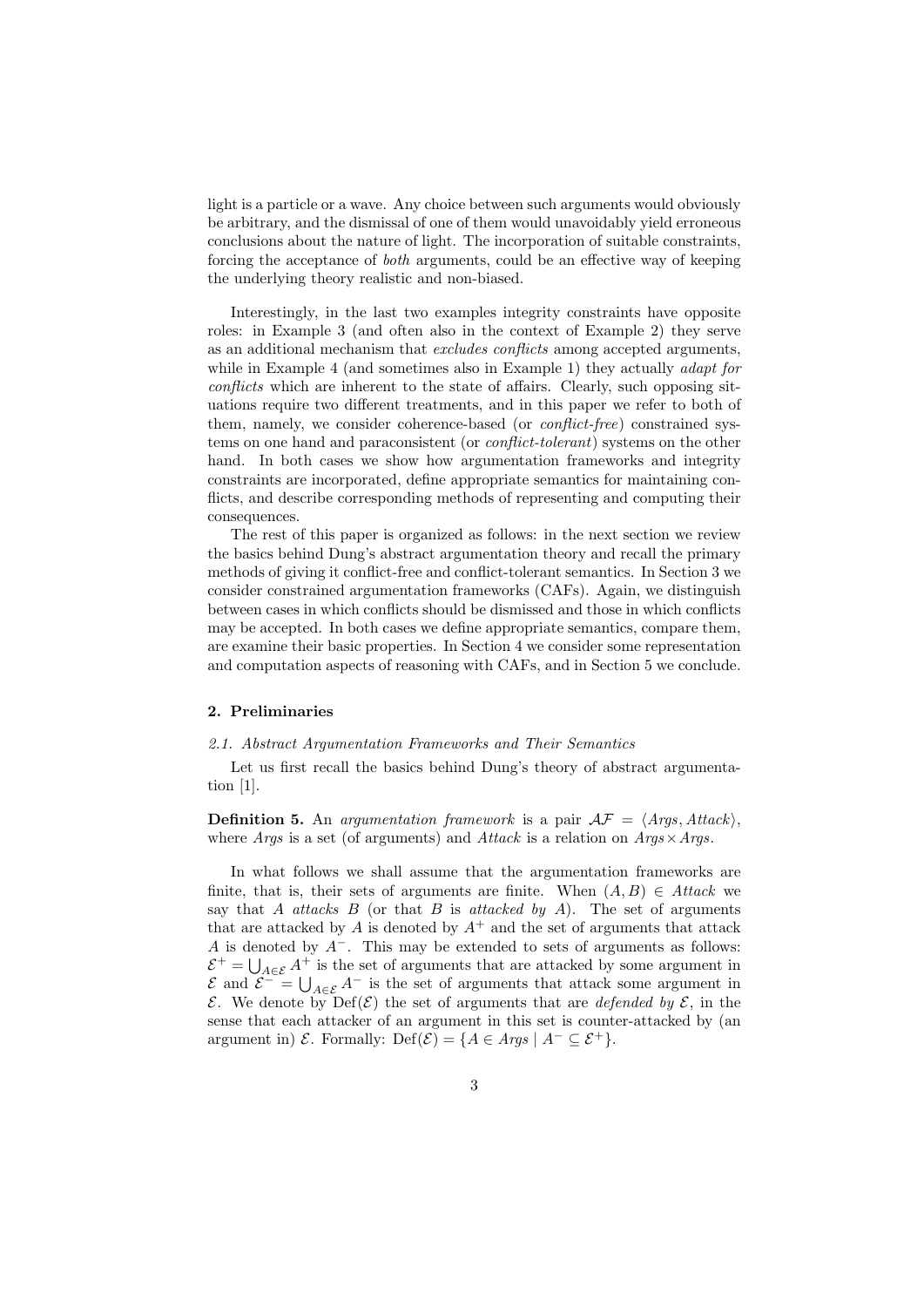The primary principles for accepting arguments in Dung-style argumentation are the following:

**Definition 6.** Let  $A\mathcal{F} = \langle Args, Attack \rangle$  be an argumentation framework and let  $\mathcal{E}$  ⊂ *Args* be a set of arguments.

- *•*  $\mathcal{E}$  is *conflict-free* (with respect to  $\mathcal{AF}$ ) iff  $\mathcal{E} \cap \mathcal{E}^+ = \emptyset$ .
- *•*  $\mathcal{E}$  is an *admissible extension* (of  $\mathcal{AF}$ ) iff it is conflict free and  $\mathcal{E} \subseteq \text{Def}(\mathcal{E})$ .
- $\mathcal E$  is a *complete extension* (of  $\mathcal{AF}$ ) iff it is conflict free and  $\mathcal E = \mathrm{Def}(\mathcal E)$ .

Thus, conflict-freeness assures that no argument in the set is attacked by another argument in the set. Admissibility guarantees, in addition, that the set is self-defendant, and complete sets are admissible ones that defend exactly themselves. These principles are a cornerstone of a variety of extension-based semantics for an argumentation framework *AF*, i.e., formalizations of sets of arguments that can collectively be accepted according to *AF*. Some of these semantics are listed next (see also [1, 13, 14]).

**Definition 7.** Let  $A\mathcal{F} = \langle Args, Attack \rangle$  be an argumentation framework and let  $\mathcal{E} \subseteq \text{Args}$ . Below, the minimum and maximum are taken with respect to set inclusion.

- *• E* is a *grounded extension* of *AF* iff it is a minimal complete extension of *AF*.
- *• E* is a *preferred extension* of *AF* iff it is a maximal complete extension of *AF*.
- *• E* is a *stable extension* of *AF* iff it is a complete extension of *A* and  $\mathcal{E}^+$  = *Args* \  $\mathcal{E}$ .
- *• E* is a *semi-stable extension* of *AF* iff it is a complete extension of *AF* where  $\mathcal{E} \cup \mathcal{E}^+$  is maximal among all the complete extensions of  $\mathcal{AF}$ .

Argument acceptability may now be defined as follows:

**Definition 8.** Let  $\mathcal{AF} = \langle \text{Args}, \text{Attack} \rangle$  be an argumentation framework, and let Sem be one type of the extensions (semantics) for *AF* considered in Definition 7 (that is, grounded, preferred, stable or semi-stable semantics). An argument  $A \in \text{Args}$  is *credulously accepted* by **Sem** if it belongs to *some* **Sem**extension of *AF*; *A* is *skeptically accepted* by Sem if it belongs to *all* the Semextensions of *AF*.

**Example 9.** Consider the framework  $A\mathcal{F}_1$  of Figure 1. This framework has four admissible extensions:  $\emptyset$ ,  $\{A\}$ ,  $\{B\}$  and  $\{A, C\}$ , three of them are complete:  $\emptyset$ ,  $\{B\}$  and  $\{A, C\}$ . It follows that  $\emptyset$  is the grounded extension of  $\mathcal{AF}_1$  and both of  ${B}$  and  ${A, C}$  are the preferred, stable and semi-stable extensions of  $\mathcal{AF}_1$ . In this case, then, according to the complete, preferred, stable and semi-stable semantics, none of the arguments is skeptically accepted, while *A*, *B* and *C* are credulously accepted.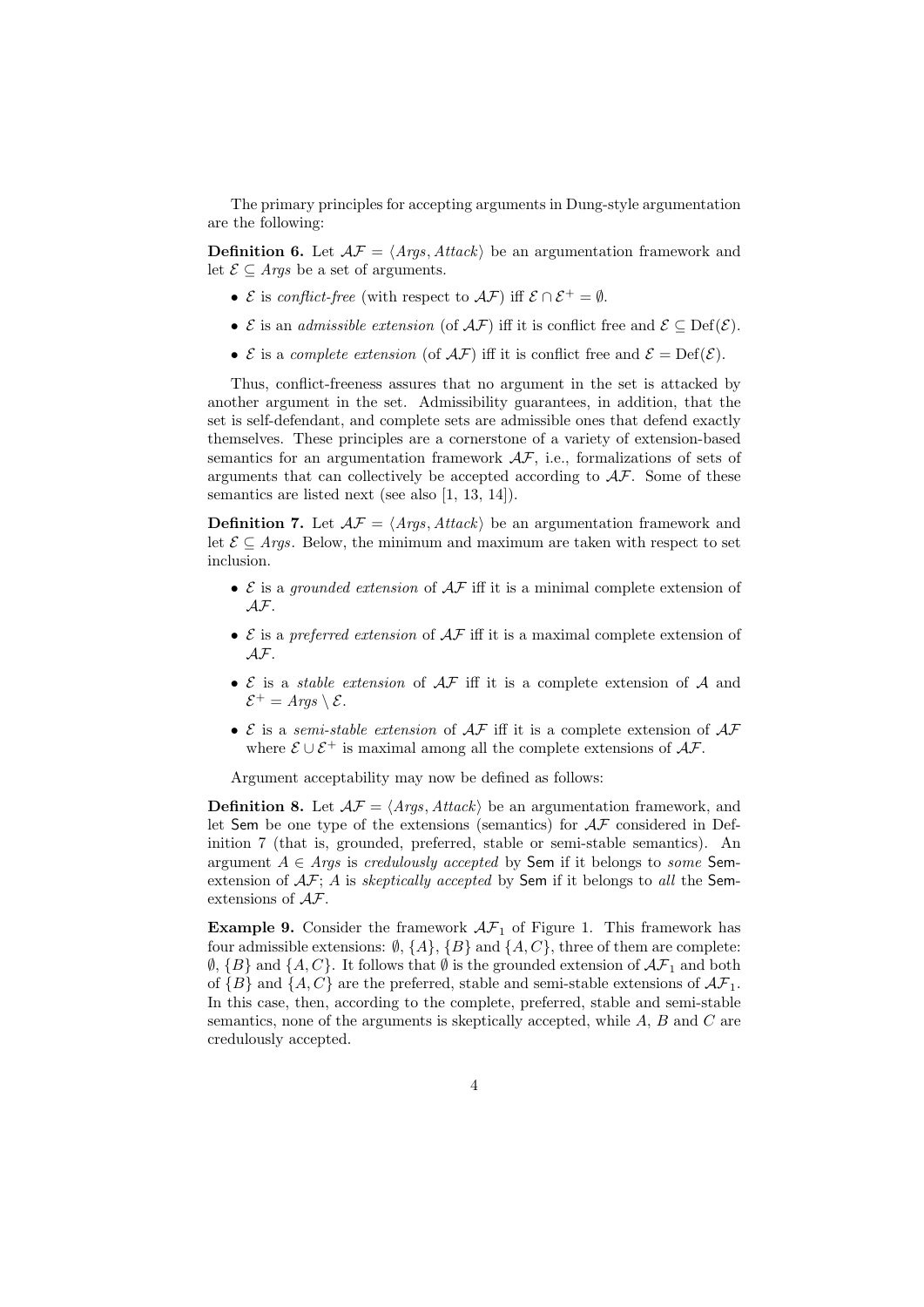

Figure 1: The argumentation framework *AF*<sup>1</sup>

Skeptical and credulous acceptance may be defined also with respect to other types of extensions. We refer, e.g., to [13, 14] for further details.

An alternative way to describe argumentation semantics is based on the concept of an *argument labeling*, defined next (see [15, 16]).

**Definition 10.** Let  $A\mathcal{F} = \langle \text{Args}, \text{Attack} \rangle$  be an argumentation framework. An *argument labeling* is a complete function  $lab: Args \rightarrow \{in, out, under\}$ . We shall sometimes write  $\ln(lab)$  for  $\{A \in Args \mid lab(A) = \text{in}\}$ ,  $Out(lab)$  for  $\{A \in Args \mid lab(A) = \text{in}\}$  $lab(A) = \text{out}$  and  $\text{Under}(lab)$  for  $\{A \in \text{A} \text{rgs} \mid lab(A) = \text{undec}\}.$ 

In essence, an argument labeling expresses a position on which arguments one accepts (labeled in), which arguments one rejects (labeled out), and which arguments one abstains from having an explicit opinion about (labeled undec). Since a labeling *lab* of  $\mathcal{AF} = \langle \mathit{Args}, \mathit{Attack} \rangle$  can be seen as a partition of  $\mathit{Args}$ , following [15] we shall sometimes write it as a triple  $\langle \ln(lab), Out(lab), Undec(lab) \rangle$ .

In a somewhat more logic-based fashion, labelings may be viewed as *valuations*. In what follows we denote by  $\mathcal{L}_{A\gamma gs}$  a propositional language whose atomic formulas are associated with the arguments of an argumentation framework *⟨Args, Attack⟩*. A labeling in this context is then a truth-valued assignment for the atoms of  $\mathcal{L}_{Args}$ . We shall associate the label in with the truth value t that represents truth, the label out will be associated with the truth value *f* that represents falsity, and undec is associated with the middle (neutral) element *⊥*. Given a labeling *lab* on *{*in*,* out*,* undec*}* we shall denote by *LV*(*lab*) the associated valuation on  $\{t, f, \perp\}$  and conversely: for a valuation  $\nu$  on  $\{t, f, \perp\}$ we denote by  $\mathcal{VL}(\nu)$  the associated labeling on  $\{\text{in}, \text{out}, \text{undec}\}.$ <sup>1</sup>

The following postulates allow to associate labelings also with extensions.

<sup>&</sup>lt;sup>1</sup>The functions' names abbreviate their roles:  $L$ <sup>V</sup> stands for 'labelings to valuations' and  $\mathcal{V}\mathcal{L}$  stands for 'valuations to labelings'. We use similar notations for the other mappings defined in the sequel (see, e.g, Proposition 13 and Definition 19 below).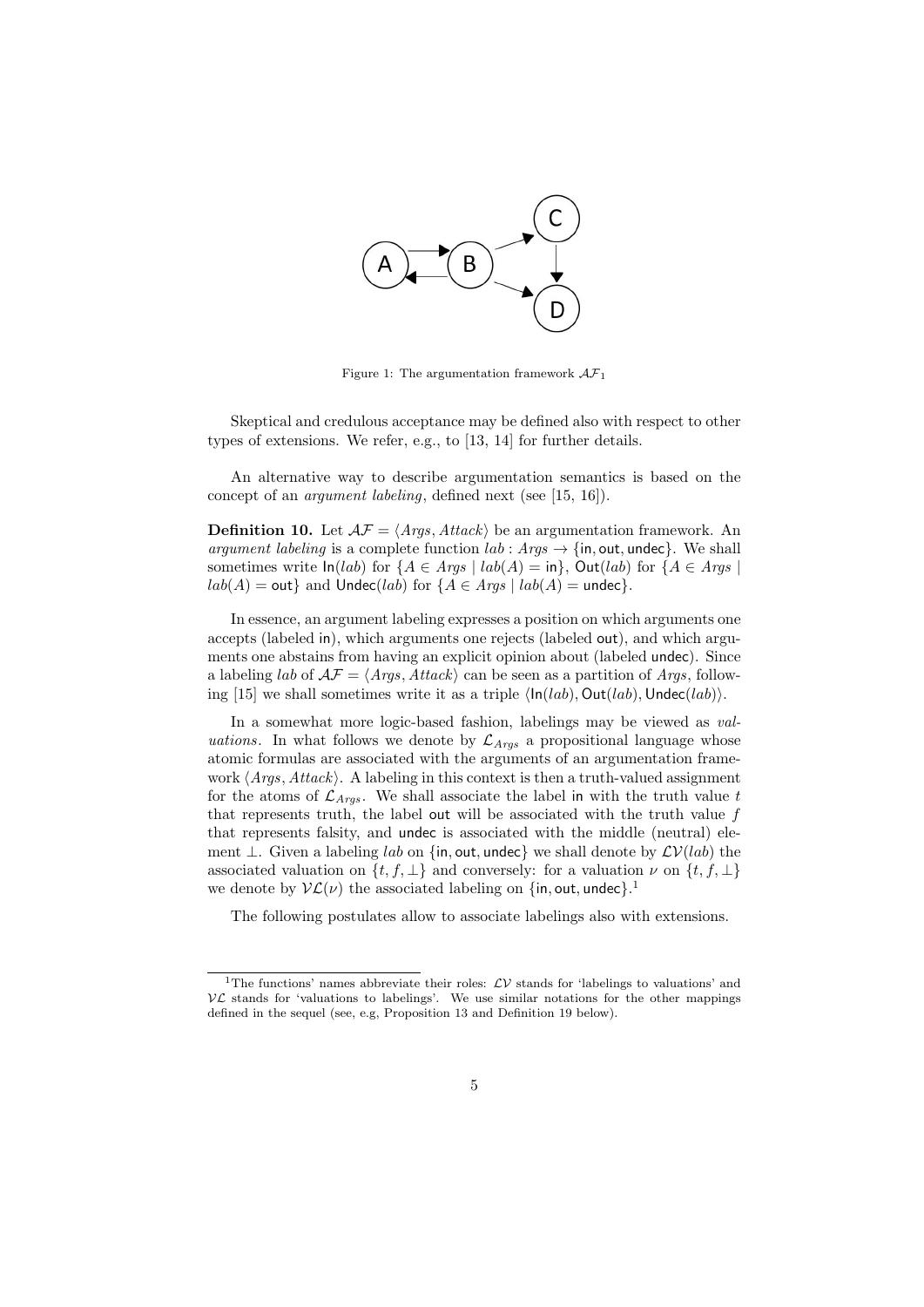**Definition 11.** Let  $A\mathcal{F} = \langle \text{Aras}, \text{Attrack} \rangle$  be an argumentation framework, *lab* an argument labeling for *Args*, and  $A \in Args$ . We consider the following conditions on *lab*:

- **Pos1** If  $lab(A) =$  in then there is no  $B \in A^-$  such that  $lab(B) =$  in.
- **Pos2** If  $lab(A) =$  in then for every  $B \in A^-$  it holds that  $lab(B) =$  out.
- **Neg** If  $lab(A) =$  out then there exists some  $B \in A^-$  such that  $lab(B) =$  in.
- **Neither** If  $lab(A)$  = undec then not for all  $B \in A^-$  it holds that  $lab(B)$  = out and there is no  $B \in A^-$  such that  $lab(B) = \text{in}$ .

Given a labeling *lab* of an argumentation framework *⟨Args, Attack⟩*, we say that

- *lab* is *conflict-free* (for *AF*), if for every argument *A ∈ Args* it satisfies conditions **Pos1** and **Neg**,
- *lab* is *admissible* (for *AF*), if for every argument *A ∈ Args* it satisfies conditions **Pos2** and **Neg**,
- *lab* is *complete* (for *AF*), if it is admissible and for every argument *A ∈ Args* it satisfies condition **Neither**.

Based on the concepts of conflict-free labelings and complete labelings, one may define labelings that correspond to the extensions considered in Definition 7.

**Definition 12.** Let  $A\mathcal{F} = \langle Args, Attack \rangle$  be an argumentation framework and let *lab* be a complete labeling of *AF*. Below, the minimum and the maximum are taken with respect to set inclusion.

- *lab* is a *grounded labeling* of  $\mathcal{AF}$  iff  $\ln(lab)$  is minimal in  $\{\ln(l) \mid l \text{ is a}\}$ complete labeling of *AF}*.
- *lab* is a *preferred labeling* of  $AF$  iff  $ln(lab)$  is maximal in  ${ln(l) | l$  is a complete labeling of *AF}*.
- *lab* is a *stable labeling* of  $AF$  iff  $Under(lab) = ∅$ .
- *lab* is a *semi-stable labeling* of  $\mathcal{AF}$  iff  $\nu$ ndec(*lab*) is minimal in  $\{\nu\}$ is a complete labeling of *AF}*.

The following correspondence between extensions and labelings is shown in [16]:

**Proposition 13.** Let  $AF = \langle Args, Attack \rangle$  be an argumentation framework, *CFE the set of all conflict-free extensions of AF, and CFL the set of all conflictfree labelings of*  $AF$ *. Consider the function*  $\mathcal{LE} : \mathcal{CFL} \to \mathcal{CFE}$ , defined by  $\mathcal{LE}(lab) = \ln(lab)$ *, and the function*  $\mathcal{EL}_{AF}: \mathcal{CFE} \to \mathcal{CFL}$ *, defined by*  $\mathcal{EL}_{AF}(\mathcal{E}) =$  $\langle \mathcal{E}, \mathcal{E}^+, \textit{A} \textit{rgs} \setminus (\mathcal{E} \cup \mathcal{E}^+) \rangle$ *. It holds that:* 

1. If  $\mathcal{E}$  *is an admissible (respectively, complete) extension, then*  $\mathcal{EL}_{\mathcal{AF}}(\mathcal{E})$  *is an admissible (respectively, complete) labeling.*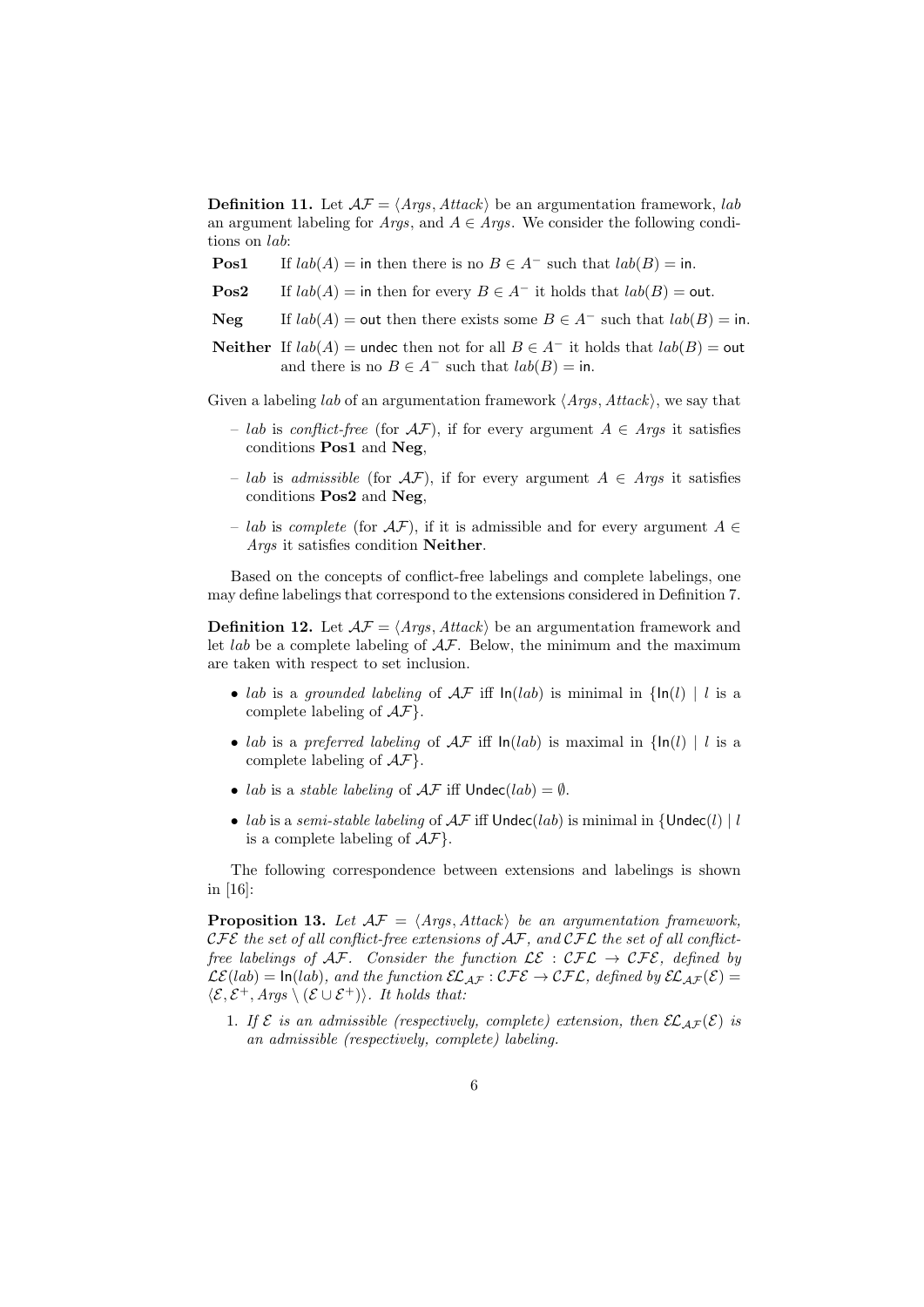- 2. If lab is an admissible (respectively, complete) labeling, then  $\mathcal{LE}(lab)$  is an *admissible (respectively, complete) extension.*
- 3. *When the domain and range of ELAF and LE are restricted to complete extensions and complete labelings of AF, these functions become bijections and each other's inverses, making complete extensions and complete labelings one-to-one related.*

Similar correspondence hold between the extensions in Definition 7 and the corresponding labelings in Definition 12 (see [16]).

#### *2.2. Conflict-Tolerant Semantics*

As we noted in the introduction, for properly reflecting real-life situations it is occasionally required to abandon the conflict-freeness assumption behind standard argumentation semantics, so it might happen that accepted arguments attack each other. When constraints are incorporated, conflict tolerance is sometimes essential, since – as we shall see shortly – even constraints of a very simple form may imply mutual attacks among accepted arguments. To handle this we incorporate the conflicting-tolerant semantics for argumentation frameworks introduced in [17, 18]. In this section we briefly recall this semantics.<sup>2</sup>

The most straightforward way of maintaining conflicts while still being as faithful as possible to the conflict-free semantics considered previously is by lifting the conflict-freeness requirement in Definition 6, while keeping the other properties in the same definition. Thus, any argument in an extension must still be defended (to avoid arbitrary acceptance of arguments).

**Definition 14.** Let  $A\mathcal{F} = \langle Args, Attack \rangle$  be an argumentation framework and let  $\mathcal{E}$  ⊆ *Args*.

- *• E* is a *paraconsistently admissible* (or: *p-admissible*) extension for *AF*, if  $E$  ⊂ Def( $E$ ).
- *• E* is a *paraconsistently complete* (or: *p-complete*) extension for *AF*, if  $\mathcal{E} = \mathrm{Def}(\mathcal{E}).$

Thus, every admissible (respectively, complete) extension for *AF* is also padmissible (respectively, p-complete) extension for *AF*, but not the other way around. Note that, as in the case of conflict-free semantics, p-grounded and ppreferred extensions may be defined by taking, respectively, the subset-minimal and the subset-maximal p-complete extensions.

**Example 15.** Consider again the framework  $\mathcal{AF}_1$  of Example 9.

1. The p-admissible extensions of  $\mathcal{AF}_1$  are  $\emptyset$ ,  $\{A\}$ ,  $\{B\}$ ,  $\{A, B\}$ ,  $\{A, C\}$ , *{A, B, C}*, *{A, B, D}* and *{A, B, C, D}*.

 $2$ For the proofs of the propositions in this sections see [18].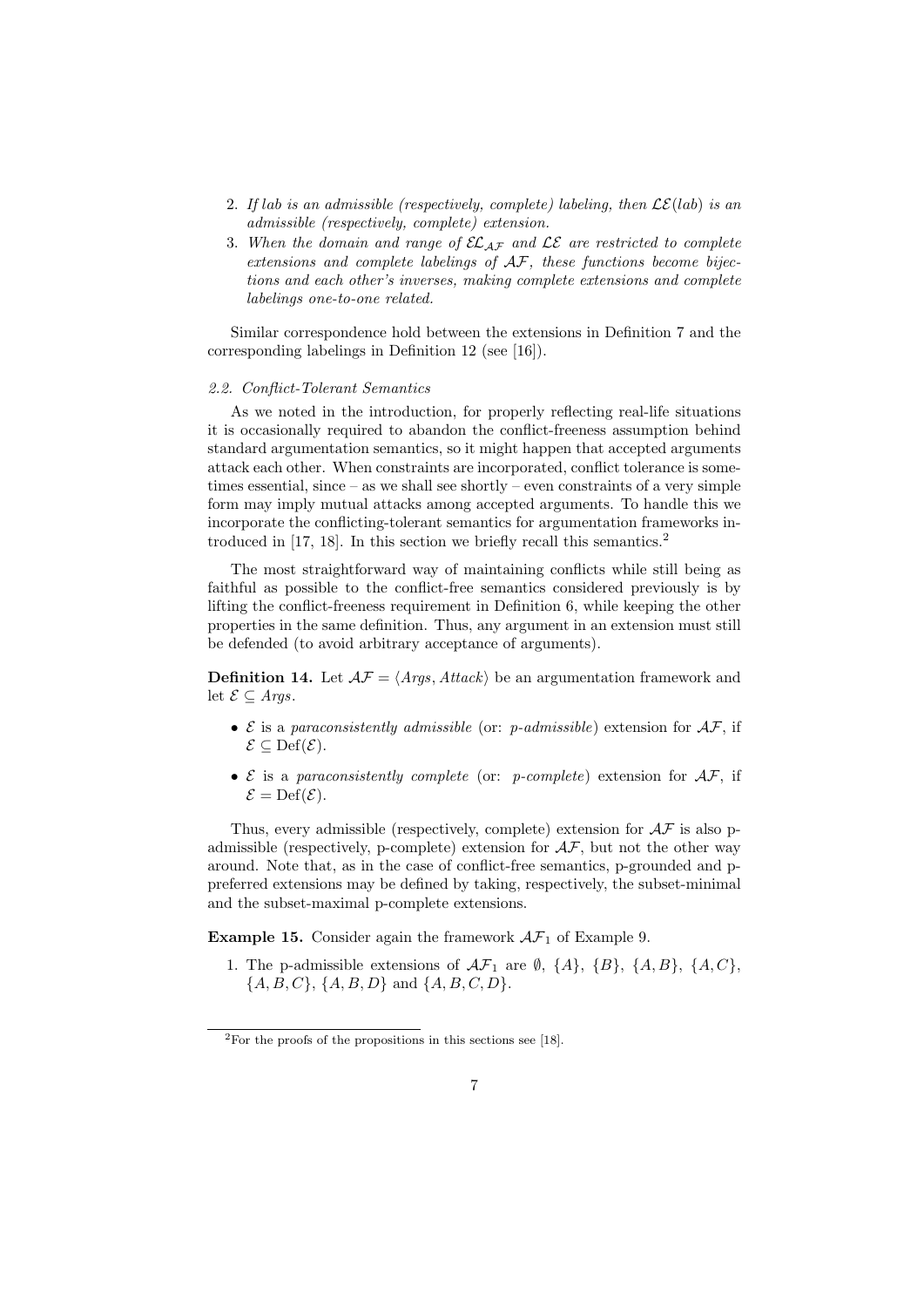### 2. The p-complete extensions of  $\mathcal{AF}_1$  are  $\emptyset$ ,  $\{B\}$ ,  $\{A, C\}$  and  $\{A, B, C, D\}$ .

**Example 16.** The argumentation framework  $A\mathcal{F}_2$  that is shown in Figure 2 has two p-complete extensions: *∅* (which is also the only complete extension in this case), and *{A, B, C}*.



Figure 2: The argumentation framework  $\mathcal{AF}_2$ 

**Proposition 17.** *There exists a nonempty p-complete extension (and so there is a nonempty p-admissible extension) for every argumentation framework.*

As in the case of conflict-free semantics, there is a dual way of representing p-admissible and p-complete extensions, which is based on labeling functions. This time, however, *four* labels are necessary for depicting the possible states of an argument.

**Definition 18.** Let  $A\mathcal{F} = \langle \text{Args}, \text{Attack} \rangle$  be an argumentation framework. A *four-states labeling* for  $\mathcal{AF}$  is a complete function  $lab : \mathcal{A} \mathcal{r} \mathcal{B} \rightarrow \{in, \text{out}, \text{none}, \text{both}\}.$ Again, we shall write  $\ln(lab)$  for  $\{A \in \text{A}rgs \mid lab(A) = \text{in}\}\$  and  $\text{Out}(lab)$  for  $\{A \in \text{A}rgs \mid lab(A) = \text{in}\}\$  $Args \mid lab(A) = \text{out}$ . Also,  $\text{None}(lab)$  is the set  $\{A \in Args \mid lab(A) = \text{none}\}$ and Both(*lab*) is the set  ${A \in Arg \mid lab(A) = both}}$ .

As before, a labeling function reflects the state of mind of the reasoner regarding each argument in  $\mathcal{AF}$ :  $\ln(lab)$  is the set of arguments that one accepts,  $Out(lab)$  is the set of arguments that one rejects,  $None(lab)$  is the set of arguments that may neither be accepted nor rejected, and Both(*lab*) is the set of arguments that have both supportive and rejective evidences. In the sequel we shall sometimes represent a 4-states labeling *lab* by the quadruple  $\langle \ln(lab), \text{Out}(lab), \text{None}(lab), \text{Both}(lab) \rangle$ .

Given a labeling *lab* on  $\{in, \text{out}, \text{both}, \text{none}\}$  we shall denote by  $p\mathcal{LV}(lab)$ the associated valuation on  $\{t, f, \top, \bot\}$  and conversely: for a valuation  $\nu$  on  $\{t, f, \top, \bot\}$  we denote by  $pV\mathcal{L}(\nu)$  the associated labeling on  $\{\text{in}, \text{out}, \text{both}, \text{none}\}.$ Here, *⊤* is the truth value that intuitively represents contradictory information and *⊥* is the truth value that intuitively represents lack of information (see Section 3.2).

Again, one may switch between extensions and labelings using appropriate mapping functions: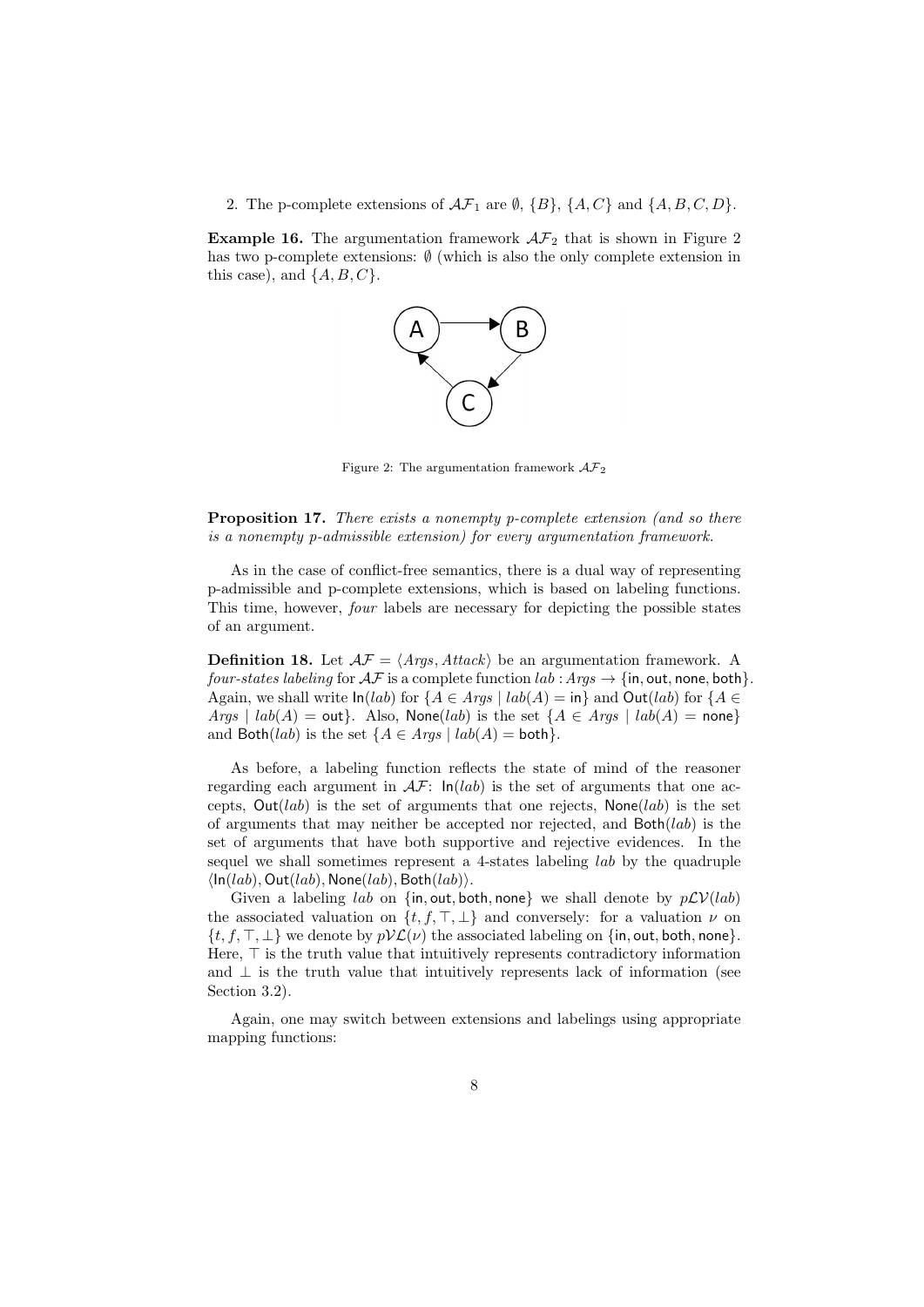**Definition 19.** Let  $A\mathcal{F} = \langle \text{A} \text{rgs}, \text{A} \text{t} \text{t} \text{t} \text{a} \text{c} \text{k} \rangle$  be an argumentation framework.

*•* Given a set *E ⊆ Args* of arguments, the function that is *induced by* (or, is *associated with*)  $\mathcal{E}$  is the four-valued labeling  $p\mathcal{EL}_{AF}(\mathcal{E})$  of  $\mathcal{AF}$ , defined for every  $A \in \text{Args}$  as follows:

$$
p\mathcal{EL}_{\mathcal{AF}}(\mathcal{E})(A) = \begin{cases} \text{in} & \text{if } A \in \mathcal{E} \text{ and } A \notin \mathcal{E}^+, \\ \text{both} & \text{if } A \in \mathcal{E} \text{ and } A \in \mathcal{E}^+, \\ \text{out} & \text{if } A \notin \mathcal{E} \text{ and } A \in \mathcal{E}^+, \\ \text{none} & \text{if } A \notin \mathcal{E} \text{ and } A \notin \mathcal{E}^+. \end{cases}
$$

A four-valued labeling that is induced by some subset of *Args* is called a *paraconsistent labeling* (or a *p-labeling*) of *AF*.

*•* Given a four-valued labeling *lab* of *AF*, the set of arguments that is *induced by* (or, is *associated with*) *lab* is defined by

$$
p\mathcal{LE}(lab) = \ln(lab) \cup \text{Both}(lab).
$$

As in the conflict-free case, special labeling postulates are defined for guaranteeing a one-to-one correspondence between extension-based and labeling-based conflict-tolerant semantics.

**Definition 20.** Let  $A\mathcal{F} = \langle Args, Attack \rangle$  be an argumentation framework.

- *•* A p-labeling *lab* for *AF* is *p-admissible* if it satisfies the following rules: **pIn** If  $lab(A) =$  in then  $lab(B) =$  out for all  $B \in A^-$ . **pOut** If  $lab(A) = \text{out}$  then  $lab(B) \in \{\text{in}, \text{both}\}\)$  for some  $B \in A^-$ . **pBoth** If  $lab(A) =$  both then  $lab(B) \in$  {out, both} for all  $B \in A^$ and  $lab(B) =$  both for some  $B \in A^-$ . **pNone** If  $lab(A)$  = none then  $lab(B) \in \{$ out, none $}$  for all  $B \in A^{-}$ .
	-
- *•* A p-labeling *lab* for *AF* is *p-complete* if it satisfies the following rules:

| $pIn^{+}$ | $lab(A) = \text{in iff } lab(B) = \text{out for all } B \in A^{-}$ .                                                                     |
|-----------|------------------------------------------------------------------------------------------------------------------------------------------|
| $pOut+$   | $lab(A) =$ out iff $lab(B) \in \{in, both\}$ for some $B \in A^-$ and<br>$lab(B) \in \{\text{in}, \text{none}\}\$ for some $B \in A^-$ . |
| $pBoth+$  | $lab(A) =$ both iff $lab(B) \in \{$ out, both} for all $B \in A^-$ and<br>$lab(B) =$ both. for some $B \in A^-$ .                        |
| $pNone^+$ | $lab(A)$ = none iff $lab(B) \in \{$ out, none} for all $B \in A^-$ and<br>$lab(B)$ = none for some $B \in A^-$ .                         |

**Proposition 21.** *Let*  $\mathcal{AF} = \langle \text{Args}, \text{Attack} \rangle$  *be an argumentation framework.*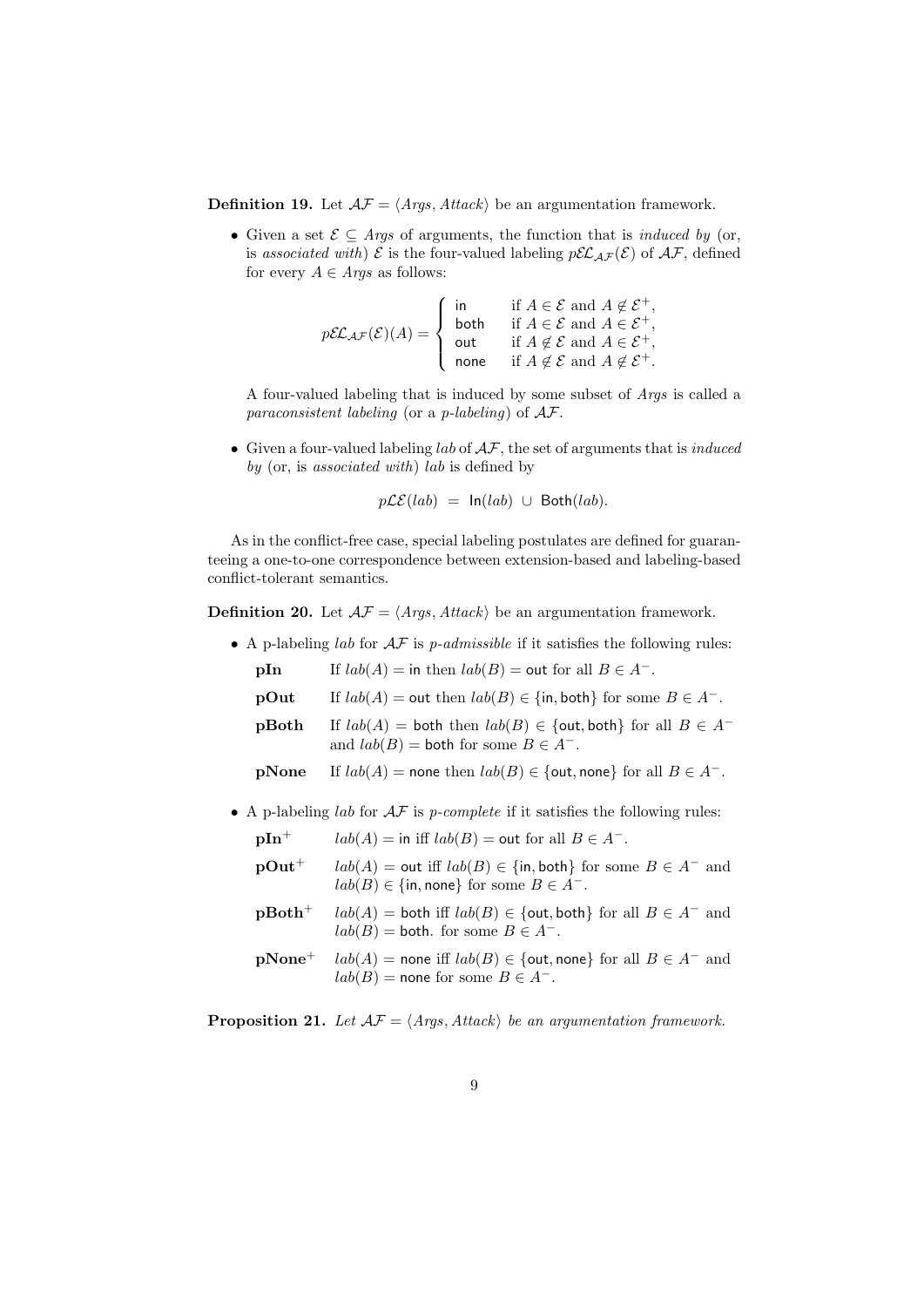- If  $\mathcal{E}$  *is a p-admissible extension of*  $\mathcal{AF}$  *then*  $p\mathcal{EL}_{AF}(\mathcal{E})$  *<i>is a p-admissible labeling of*  $AF$  *and if lab is a p-admissible labeling of*  $AF$  *then*  $p\mathcal{LE}(lab)$  *is a p*-admissible extension for  $\mathcal{AF}$ . Moreover, in this case  $p\mathcal{LE}(p\mathcal{EL}_{AF}(\mathcal{E}))$  =  $\mathcal{E}$  *and*  $p\mathcal{E}\mathcal{L}_{\mathcal{A}\mathcal{F}}(p\mathcal{L}\mathcal{E}(lab)) = lab$ *. Thus, the functions*  $p\mathcal{E}\mathcal{L}_{\mathcal{A}\mathcal{F}}$  *and*  $p\mathcal{L}\mathcal{E}$ *, restricted to the p-admissible labelings and the p-admissible extensions of AF, are bijective, and are each other's inverse.*
- If  $\mathcal{E}$  *is a p-complete extension of*  $\mathcal{AF}$  *then*  $p\mathcal{EL}_{AF}(\mathcal{E})$  *<i>is a p-complete labeling of AF and if lab is a p-complete labeling of AF then pLE*(*lab*) *is a p*-complete extension for  $\mathcal{AF}$ . Moreover, in this case  $p\mathcal{LE}(p\mathcal{EL}_{AF}(\mathcal{E})) = \mathcal{E}$ *and*  $p\mathcal{EL}_{AF}(p\mathcal{LE}(lab)) = lab$ *. Thus, the functions*  $p\mathcal{EL}_{AF}$  *and*  $p\mathcal{LE}(p\mathcal{LE}(lab)) = lab$ . Thus, the functions  $p\mathcal{EL}_{AF}$  *and*  $p\mathcal{LE}(p\mathcal{LE}(lab)) = lab$ . *stricted to the p-complete labelings and the p-complete extensions of AF, are bijective, and are each other's inverse.*

**Example 22.** The eight p-admissible labelings of  $\mathcal{AF}_1$  (Figure 1) are listed in Table 1. These labelings correspond to the eight p-admissible extensions of  $AF<sub>1</sub>$ , listed in Example 15. Four of these labelings are also p-complete (see the rightmost column in the table). Again, these labelings correspond to the four p-complete extensions of  $\mathcal{AF}_1$  listed in Example 15, as indeed suggested by Proposition 21.

| $p$ - <i>lab</i> | A            | В            | C            |      | induced p-extension | p-complete? |
|------------------|--------------|--------------|--------------|------|---------------------|-------------|
|                  | none         | none         | none         | none |                     |             |
| $\overline{2}$   | $\mathsf{I}$ | out          | none         | none | $\{A$               |             |
| 3                | out          | $\mathsf{I}$ | out          | out  | $\{B\}$             |             |
| 4                | $\mathsf{I}$ | out          | $\mathsf{I}$ | out  | $\{A,C\}$           |             |
| 5                | both         | both         | out          | out  | $\{A,B\}$           |             |
| 6                | both         | both         | both         | out  | ${A, B, C}$         |             |
|                  | both         | both         | out          | both | ${A, B, D}$         |             |
| 8                | both         | both         | both         | both | ${A, B, C, D}$      |             |

Table 1: The p-admissible labelings of *AF*<sup>1</sup>

# **3. Constrained Argumentation Frameworks**

We now consider constrained argumentation frameworks. These are argumentation frameworks augmented with set of formulas (the 'constraints') that should be satisfied by any extension or labeling of the framework. As indicated in the introduction, such formulas are useful for introducing additional knowledge that cannot be extracted from the framework itself, such as arguments dependencies, relations among arguments that are not depicted by the attack relation, preferences among arguments, and so forth. Below, we distinguish between two cases: the first one, considered in Section 3.1, is based on 3-valued,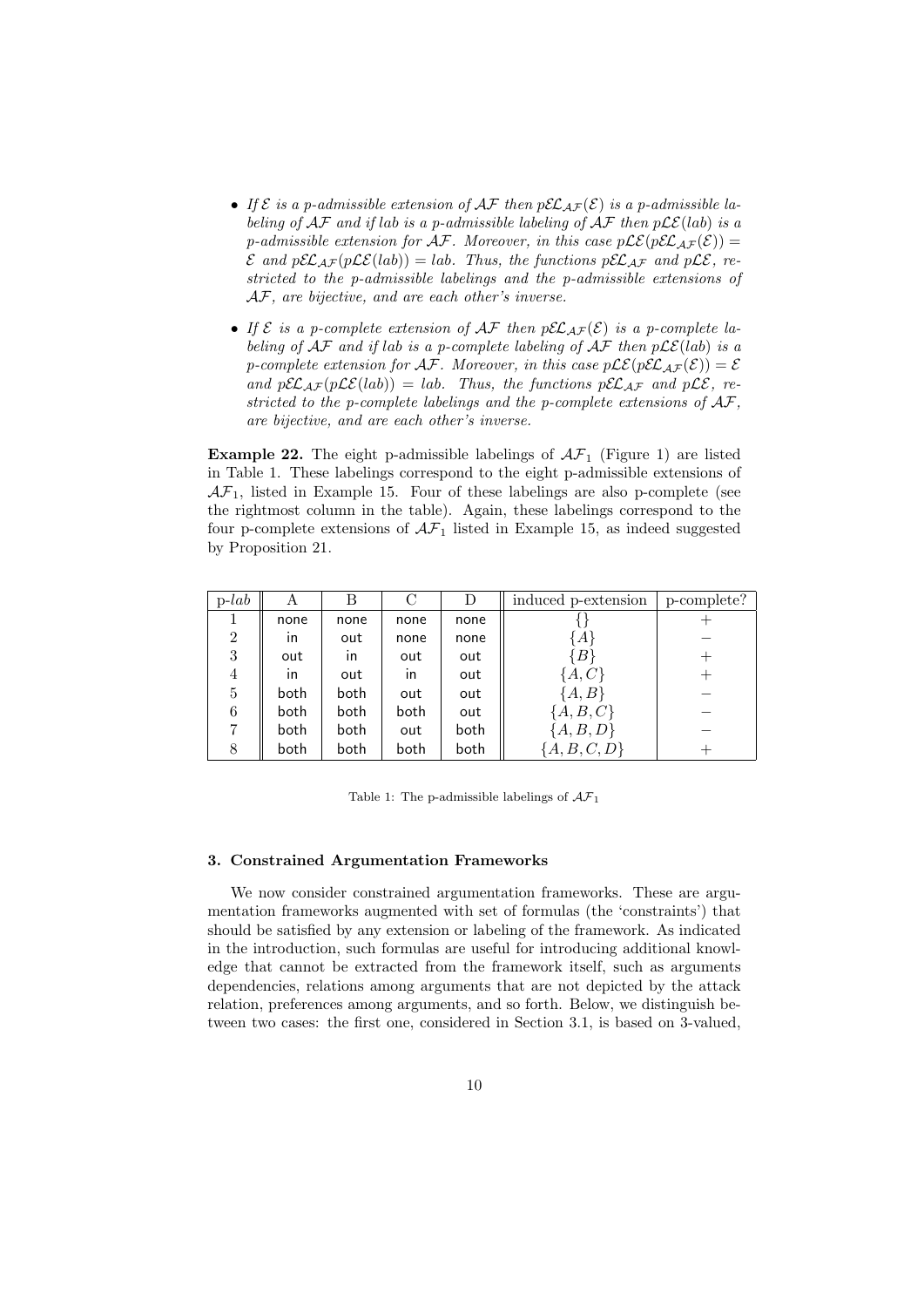conflict-free semantics. The other case, considered in Section 3.2, relies on 4 valued, conflict-tolerant semantics. The choice which approach to use depends, of-course, on the situation at hand and on the plausibility of accommodating contradictory data and conflicting arguments.

#### *3.1. Three-Valued Conflict-Free Semantics*

First, we consider constrained argumentation frameworks whose semantics is conflict-free. The constraints in such frameworks are expressed by formulas in the language  $\mathcal{L}_{Args}$ , whose atomic formulas are associated with the arguments *Args* of the framework. In addition,  $\mathcal{L}_{A\,ras}$  contains the connectives *∨*, *∧*, *⊃*, *¬*, and the propositional constants t, f, and u that intuitively correspond to the three states in, out, undec, of conflict-free labeling functions. As noted in Section 2.1, a conflict-free labeling *lab* for an argumentation framework  $\mathcal{AF} = \langle \text{Args}, \text{Attack} \rangle$  corresponds to a truth assignment (valuation)  $\mathcal{LV}(lab)$  of values from the atoms of  $\mathcal{L}_{Args}$  to  $\{t, f, \perp\}$ <sup>3</sup>. These valuations may be extended to complex formulas in *{∨, ∧, ⊃, ¬}* by Kleene's three-valued interpretations for the disjunction  $\vee$ , conjunction  $\wedge$  and negation  $\neg$  (see [19]), and by Slupecki's interpretation for the implication  $\supset$  (see [20, 21]),<sup>4</sup> as follows:

| $\vee$ $\begin{array}{ccc} t & f & \perp \end{array}$ |                             |                                             |  | $\wedge$ $\begin{array}{ccc} t & f & \perp \end{array}$ |  | $\supset$   t f $\perp$ |                          |  |                   | $\Box$ |
|-------------------------------------------------------|-----------------------------|---------------------------------------------|--|---------------------------------------------------------|--|-------------------------|--------------------------|--|-------------------|--------|
| $t$ $t$ $t$ $t$                                       |                             |                                             |  | $t$ $t$ $f$ $\bot$                                      |  | $t$ $t$ $f$ $\perp$     |                          |  | $t \mid f$        |        |
|                                                       |                             | $f \left  t \right  f \left  \right. \perp$ |  | $f \mid f \mid f \mid f$                                |  |                         | $f \mid t \mid t \mid t$ |  | $f \mid t$        |        |
|                                                       | $\perp$ $t$ $\perp$ $\perp$ |                                             |  | $\perp$ $\perp$ f $\perp$                               |  |                         | $\perp$   t t t          |  | $\perp$   $\perp$ |        |

As usual in this context, we say that a 3-valued valuation *ν satisfies* (or, is a 3-valued *model* of) a set of formulas *S*, if  $\nu(\psi) = t$  for every  $\psi \in S$ . We denote the set of the 3-valued models of *S* by  $mod$ <sup>3</sup>(*S*).

**Example 23.** Consider again Example 3, and denote by *A*1, *A*<sup>2</sup> and *A*<sup>3</sup> the three arguments mentioned there. The restriction that these arguments cannot be accepted together may be enforced by adding, e.g., the integrity constraint  $(A_1 \wedge A_2 \wedge A_3) \supset f$ . Indeed, *ν* is a 3-valued model of this formula iff  $\nu(A_1 \wedge A_2 \wedge A_3)$  $A_3$ )  $\neq t$ <sup>5</sup>

A natural requirement from constraints applied to argumentation frameworks with conflict-free semantics is that they would have admissible interpretations, namely: the constraints themselves should not be contradictory and every argument that is satisfied by their models shouldn't be exposed to undefended attacks (indeed, these are primary requirements from any accepted

<sup>3</sup>We assume that the propositional constants <sup>t</sup>, <sup>f</sup>, and <sup>u</sup> of *<sup>L</sup>Args* are assigned the truth value  $t$  and  $f$  and  $\perp$  (respectively) by every valuation.

As indicated, e.g., in [22], the material implication defined by  $A \rightarrow B = \neg A \vee B$ , is not a proper choice for an implication connective in this case, since e.g.  $\nu(A \to A) \neq t$  for every valuation  $\nu$  for which  $\nu(A) = \bot$ .

<sup>&</sup>lt;sup>5</sup>Note that in the 3-valued case the formula  $\neg(A_1 \land A_2 \land A_3)$  is too restrictive for our purpose, since it requires that  $A_1 \wedge A_2 \wedge A_3$  must be falsified (i.e., its value should be *f*), while we want to require that  $A_1 \wedge A_2 \wedge A_3$  is not satisfied (i.e., its value should be either *f* or  $\perp$ ).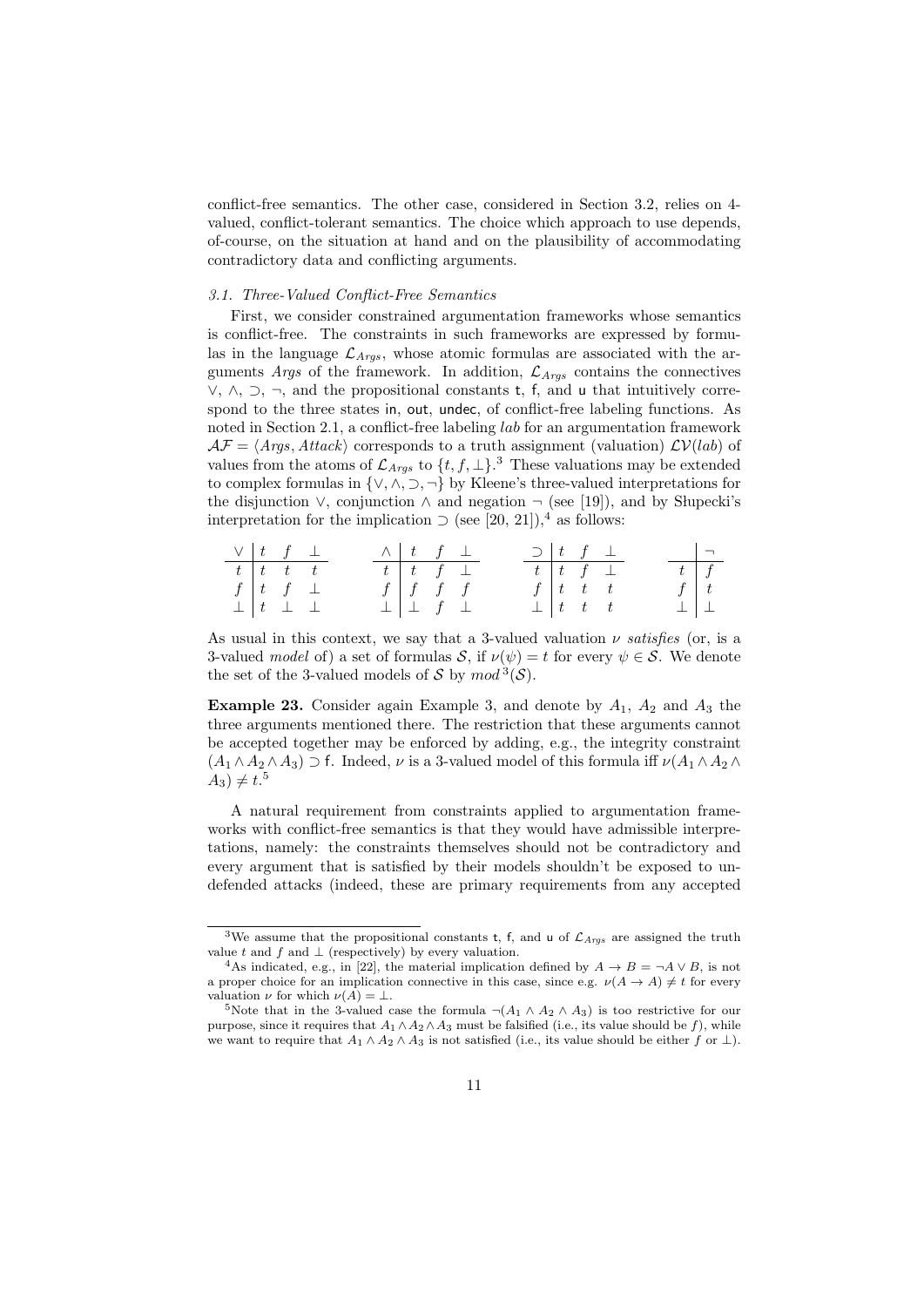arguments, and so they obviously apply to those that *must* be accepted). This leads to the next definitions.

**Definition 24.** Let  $A\mathcal{F} = \langle \text{Args}, \text{Attack} \rangle$  be an argumentation framework. A set of formulas *Const* in  $\mathcal{L}_{Args}$  is called *admissible* (for  $\mathcal{AF}$ ), if it has a 3-valued model  $\nu$  so that  $V\mathcal{L}(\nu)$  is an admissible labeling of  $\mathcal{A}\mathcal{F}$ .

**Definition 25.** A *constrained argumentation framework* (CAF, for short) is a triple  $\mathcal{CAF} = \langle \text{Args}, \text{Attack}, \text{Const} \rangle$ , where  $\mathcal{AF} = \langle \text{Args}, \text{Attack} \rangle$  is an argumentation framework and *Const* (the constraints) is a set of formulas in  $\mathcal{L}_{Args}$ which is admissible for *AF*.

**Definition 26.** Let  $\mathcal{CAF} = \langle \text{Args}, \text{Attack}, \text{Const} \rangle$  be a constrained argumentation framework and let Sem be a conflict-free semantics for  $AF = \langle Args, Attack\rangle$ .

- 1. We say that *lab* is a Sem*-labeling* of *CAF* if it is a Sem-labeling of *AF* and *LV*(*lab*) is a 3-valued model of *Const*.
- 2. We say that  $\mathcal E$  is a Sem-extension of  $\mathcal{CAT}$  if  $\mathcal{EL}_{\mathcal{AF}}(\mathcal E)$  is a Sem-labeling of *CAF*.

By Proposition 13, we have:

**Proposition 27.** *Let*  $\mathcal{CAF} = \langle \text{Args}, \text{Attack}, \text{Const} \rangle$  *be a constrained argumentation framework. For every conflict-free semantics* Sem *for*  $A\mathcal{F} = \langle \text{Args}, \text{Attack} \rangle$ *we have that E ⊆ Args is a* Sem*-extension of CAF iff it is a* Sem*-extension of*  $AF$  *and*  $LV(EL_{AF}(\mathcal{E}))$  *satisfies Const.* 

**Example 28.** Consider the constrained argumentation framework  $\mathcal{CAF}_1^{A\vee B}$ that consists of the argumentation framework  $\mathcal{AF}_1$  of Figure 1 and the constraint *A ∨ B*. For every semantics Sem considered in Section 2.1 we have that the Sem-extensions of  $\mathcal{CAF}_1^{A\vee B}$  coincide with the *nonempty* Sem-extensions of *AF*<sub>1</sub> (see also Example 9). In particular, the complete extensions of  $\mathcal{CAF}_1^{A \vee B}$ are  $\{A, C\}$  and  $\{B\}$  (since  $\{\{A, C\}, \{B, D\}, \{\}\}\$  and  $\{\{B\}, \{A, C, D\}, \{\}\}\$  are the only complete labelings of  $\mathcal{AF}_1$  so that the 3-valued truth assignments on  ${A, B, C, D}$  that are associated with them satisfy  $A \vee B$ ).

**Note 29.** The constrained argumentation frameworks considered in [18] and in [23] are a particular case of those in Definition 25, where *Const* is restricted to atomic formulas only.

Constrained argumentation frameworks are also considered by Coste-Marquis, Devred and Marquis in [24]. The main difference is that in [24] the interpretations are determined by completeness semantics: a subset  $\mathcal{E} \subseteq \text{A} \text{rgs}$  is associated with a two-valued valuation that is induced by its completion  $\hat{\mathcal{E}} = \{A \mid A \in$  $\mathcal{E}$  ∪ {¬*A* | *A* ∉  $\mathcal{E}$ }, and satisfiability of constraints is with respect to two-valued semantics. It follows, e.g., that a constraint of the form  $A \vee \neg A$  is useless according to [24] (since it is always satisfied), while in our 3-valued semantics this constraint indicates that the argument *A* cannot have a neutral status. What is more, the use of 3-valued semantics allows us to distinguish between different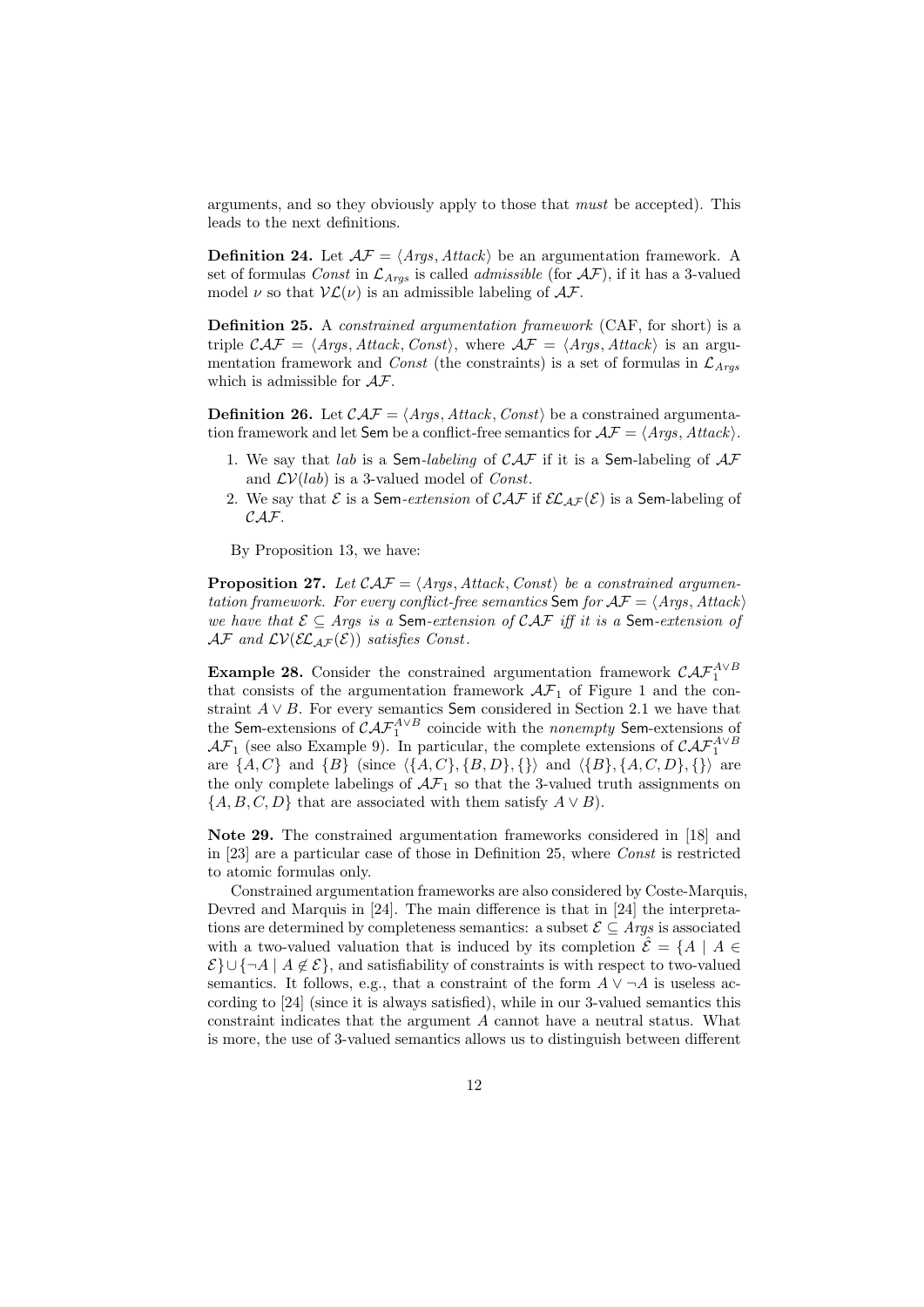restrictions on arguments: the constraint  $\neg A$  means that *A* should be rejected. while the constraint  $A \supset f$  is a somewhat weaker demand, that  $A$  should not be accepted, and so its status may be undecided.<sup>6</sup> We thus believe that a 3-valued semantics for the constraints is more in line with standard 3-state semantics of argumentation frameworks.

Another difference between the approaches is that in our case the integrity constraints are admissible. This assures Propositions 33 and 37 below, which do not hold in the case of [24], where non-empty extensions for CAFs may not exist. Recently, Booth et al. [11] provided a method for generating non-empty conflictfree extensions for constrained argumentation frameworks, but the price for that is a waiving of the principle of admissibility, so in their formalism not only the integrity constraints, but also the extensions themselves may not be admissible. Thus, for instance, the addition of the (non-admissible) constraint  $A \vee B \vee C$  to the argumentation framework  $\mathcal{AF}_2$  of Figure 2 would yield, according to [11], three extensions  $\{A\}$ ,  $\{B\}$ ,  $\{C\}$ , each one is conflict-free, but neither of them is admissible.

Obviously, when the constraints are weakened (respectively, strengthened), the set of extensions may be expanded (respectively, reduced):

**Proposition 30.** Suppose that  $\mathcal{CAF}_1 = \langle \text{Arys}, \text{Attack}, \text{Const}_1 \rangle$  and  $\mathcal{CAF}_2 =$  $\langle Args, Attack, Const<sub>2</sub> \rangle$  *are two CAFs such that*  $mod^{3}(Const_{1}) \subseteq mod^{3}(Const_{2})$ *and let* Sem *be one of their conflict-free semantics discussed previously. Then every* Sem*-labeling/extension of CAF*<sup>1</sup> *is also a* Sem*-labeling/extension of CAF*2*.*

**Proof.** Let *lab* be a Sem-labeling of *CAF*1. In particular, *lab* is a Sem-labeling of  $\langle \text{Args}, \text{Attack} \rangle$ , and so  $\mathcal{LV}(lab)$  is a model of  $\text{Const}_1$ . Since  $\text{mod}^3(\text{Const}_1) \subseteq$  $mod$ <sup>3</sup>(*Const*<sub>2</sub>),  $\mathcal{LV}(lab)$  is also a model of *Const*<sub>2</sub>, thus *lab* is a **Sem**-labeling of  $\mathcal{CAF}_2$  as well. The considerations regarding **Sem**-extensions are similar.  $\square$ 

The next proposition shows that the relations among basic conflict-free semantics for argumentation frameworks carry on to CAFs.

**Proposition 31.** *Let*  $\mathcal{CAF} = \langle \text{Args}, \text{Attack}, \text{Const} \rangle$  *be a constrained argumentation framework. Then: (a) if the grounded extension of CAF exists, it is contained in every complete extension of CAF, (b) every stable extension of CAF is a semi-stable extension of CAF, (c) every semi-stable extension of CAF is a preferred extension of CAF, and (d) every preferred extension of CAF is a complete extension of CAF. Similar relations hold for the corresponding labeling functions.*

**Proof.** All the items follow from Proposition 27 and the similar relations that hold among the relevant extensions of  $\mathcal{AF} = \langle \textit{Args}, \textit{Attack} \rangle$ . By the one-toone correspondence between complete [respectively: grounded, preferred, stable,

 ${}^{6}$ Indeed, a model of the first constraint must assign  $f$  to  $A$ , while in the second case  $A$  may be assigned any value other than  $t$  (i.e., either  $f$  or  $\perp$ ).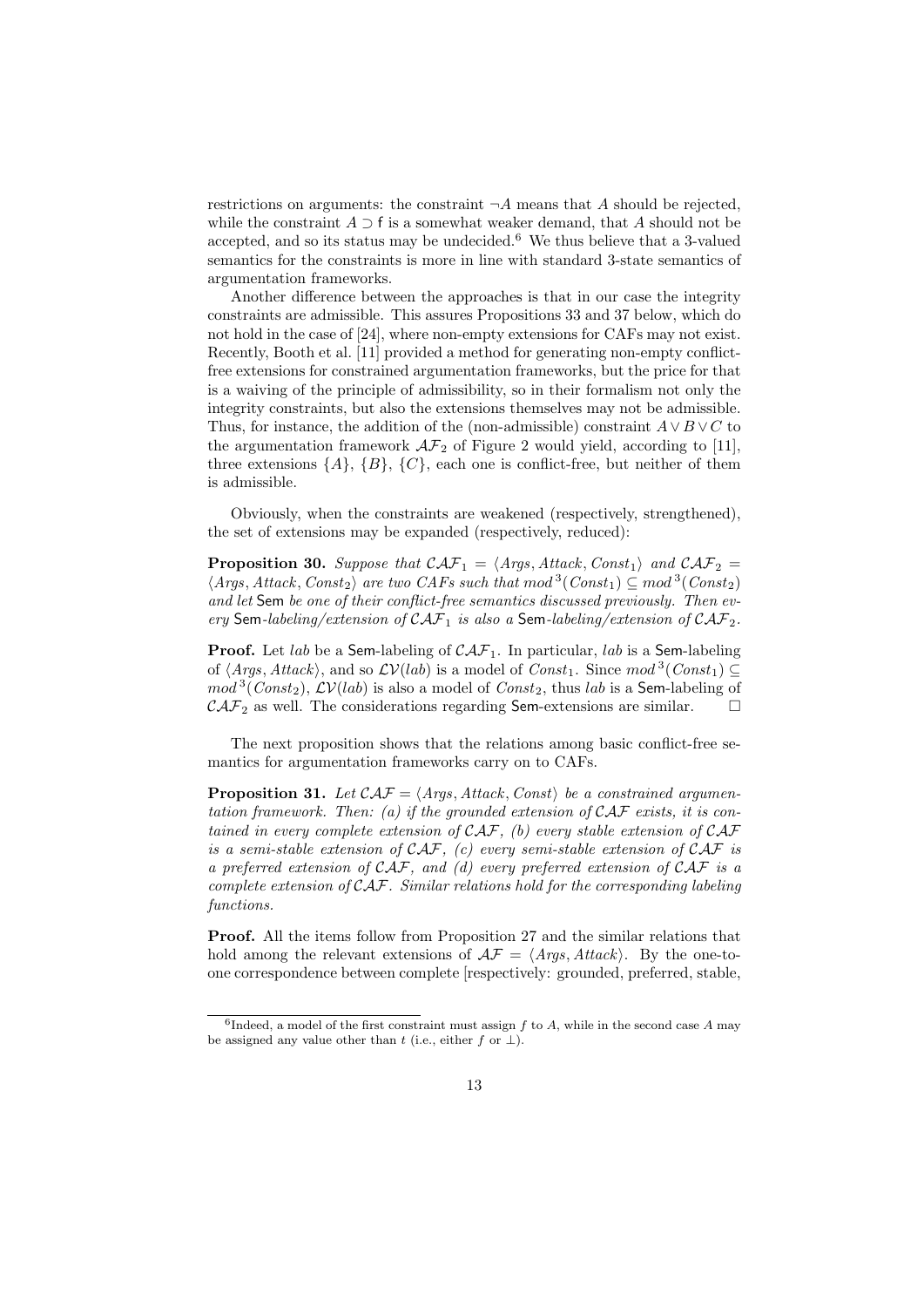semi-stable] extensions and complete [respectively: grounded, preferred, stable, semi-stable] labelings, these results hold also for the corresponding labelings.  $\Box$ 

Since every Sem-extension of a constrained argumentation framework is in particular a Sem-extension of the corresponding argumentation framework, we immediately have the following corollary of the last proposition.

**Corollary 32.** Let  $\mathcal{CAF} = \langle \text{Args}, \text{Attack}, \text{Const} \rangle$  be a constrained argumenta*tion framework for the argumentation framework*  $\mathcal{AF} = \langle \text{Args}, \text{Attack} \rangle$ . Then: *(a) if the grounded extension of CAF exists, it is contained in every complete extension of AF, (b) every stable extension of CAF is a semi-stable extension of AF, (c) every semi-stable extension of CAF is a preferred extension of AF, and (d) every preferred extension of CAF is a complete extension of AF. Similar relations hold for the corresponding labeling functions.*

We now turn to the issue of the *existence* of extensions for CAFs.

**Proposition 33.** *Every CAF has an admissible extension/labeling.*

**Proof.** Immediate from the fact that *Const* is admissible.

Next, we show that complete extensions and labelings are guaranteed for CAFs whose constraints are in the language of  $\{ \vee, \wedge, \neg \}$  (see Proposition 37). For this, we first need a definition and a lemma.

**Definition 34.** We denote by  $\leq_k$  the partial order on  $\{t, f, \perp\}$  in which *t* and *f* are the (incomparable)  $\leq_k$ -maximal elements and  $\perp$  is the  $\leq_k$ -minimal element. Accordingly, we define a partial order (with the same notation) on 3-valued valuations by pointwise comparisons of their atomic assignments: given 3-valued valuations *ν* and  $\mu$  on *Args*, we denote by  $\mu \geq_k \nu$  that  $\mu(A) \geq_k \nu(A)$  for every *A ∈ Args*.

**Lemma 35.** Let Const be a set of formulas in the language of  $\{\vee, \wedge, \neg\}$ . If  $\nu$ *is a 3-valued model of Const and*  $\mu \geq_k \nu$ , then  $\mu$  *is a 3-valued model of Const as well.*

**Proof.** By induction on the structure of a formula *ψ* in the language of *{∨, ∧, ¬}* one can show that if  $\mu \geq_k \nu$  (i.e., if  $\mu(A) \geq_k \nu(A)$  for every  $A \in \text{Args}$ ), then  $\mu(\psi) \geq_k \nu(\psi)$  as well. This is true, in particular, for every constraint  $\psi$ . Thus, if  $\nu(\psi) = t$  for  $\psi \in Const$ , also  $\mu(\psi) = t$ .

**Note 36.** When *⊃* is a connective in the language, the lemma does not hold any longer. For instance, a valuation  $\nu$  such that  $\nu(p) = \bot$  is a model of  $p \supset \neg p$ , but a valuation  $\mu$  for which  $\mu(p) = t$  is not a model of this formula, although  $\mu(p) >_k \nu(p).$ 

**Proposition 37.** *Every CAF whose constraints are in the language of {∨, ∧, ¬} has a complete extension/labeling.*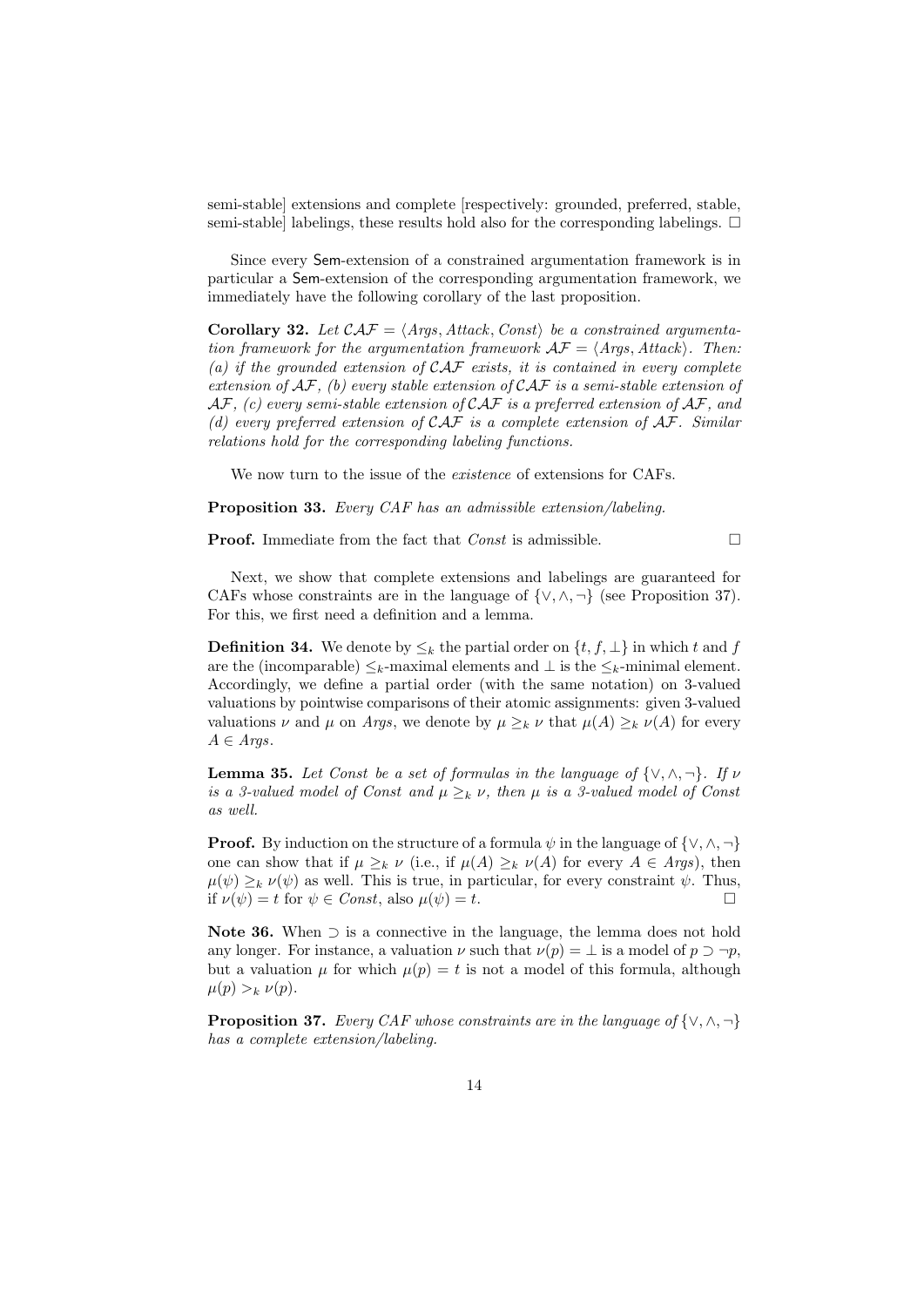**Proof.** Let  $\mathcal{CAF} = \langle \text{Args}, \text{Attack}, \text{Const} \rangle$  be a constrained argumentation framework. By Proposition 33 there is an admissible labeling *lab* for *CAF*. In particular, *lab* is an admissible labeling of  $\mathcal{AF} = \langle Attack, Const \rangle$  and  $\mathcal{LV}(lab)$ is a 3-valued model of *Const*. If *lab* is also a complete labeling of *AF*, it is a complete labeling of *CAF* and so we are done. Otherwise, it is well-known that *lab* can be 'completed', that is, turned into a complete labeling  $lab_c$  of  $AF$ , by changing some of its undec-assignments to in or out-assignments (so that the rule **Neither** in Definition 11 will be satisfied without violating the rules **Pos2** and **Neg** in the same definition). In particular, for every  $A \in \text{Ans}$  it holds that if  $lab(A) =$  in so  $lab<sub>c</sub>(A) =$  in and if  $lab(A) =$  out so  $lab<sub>c</sub>(A) =$  out. It follows that for every  $A \in \text{Args}$ ,  $\mathcal{LV}(lab) = t$  implies that  $\mathcal{LV}(lab_c) = t$  and  $\mathcal{L}V(lab) = f$  implies that  $\mathcal{L}V(lab_c) = f$ . Thus,  $\mathcal{L}V(lab) \leq_k \mathcal{L}V(lab_c)$ . Since  $\mathcal{LV}(lab)$  is a 3-valued model of *Const* we have, by Lemma 35, that  $\mathcal{LV}(lab_c)$ satisfies *Const* as well, and so  $lab_c$  is a complete labeling of  $CAF$ .

The next example shows that the condition in Proposition 37 is indeed necessary.

**Example 38.** Consider the constrained argumentation framework that consists of the argumentation framework in Figure 3 and the constraint  $A \wedge (C \supset f)$ .



Figure 3: The argumentation framework for Example 38

We have that  $\langle \{A\}, \{B\}, \{C\} \rangle$  is an admissible labeling for this constrained framework (since the valuation  $\nu$  that is associated with this labeling, in which  $\nu(A) = t$ ,  $\nu(B) = f$  and  $\nu(C) = \bot$ , satisfies the constraint), however, there is no complete labeling of this framework for which the constraint holds.

**Note 39.** Let  $\models^3$  be the standard 3-valued satisfiability entailment, defined by  $\Gamma \models^3 \Delta$  if  $mod^3(\Gamma) \subseteq mod^3(\Delta)$ . Then, in fact, Proposition 37 is no longer true not only for *⊃* (as Example 38 shows), but also for *every* 3-valued implication *7→* which is  $\models$ <sup>3</sup>-deductive and is a conservative extension to the 3-valued case of the material implication. Indeed, since  $\mapsto$  is  $\models^3$ -deductive,  $\bot \mapsto f = t$  (Otherwise  $\perp$  *→ f*  $\neq$  *t*, and so, while  $A \land \neg A \models^3 f$ , we have that  $\nvdash^3 (A \land \neg A) \mapsto f$ because  $\nu(A) = \perp$  is a counter-model). But if  $\perp \mapsto f = t$  then again the last example shows that Proposition 37 fails for languages with *7→*. Indeed,  $\nu(A) = t$ ,  $\nu(B) = f$  and  $\nu(C) = \perp$  would still satisfy the constraint in that example, but for no complete extension of the argumentation framework of Figure 3 the constraint holds, otherwise both *A* and *C* would have been labeled in, so the associated valuation would assign *t* to both of them, and to satisfy  $C \mapsto f$  we would need to have  $t \mapsto f = t$  (which is impossible for any conservative extension of the material implication).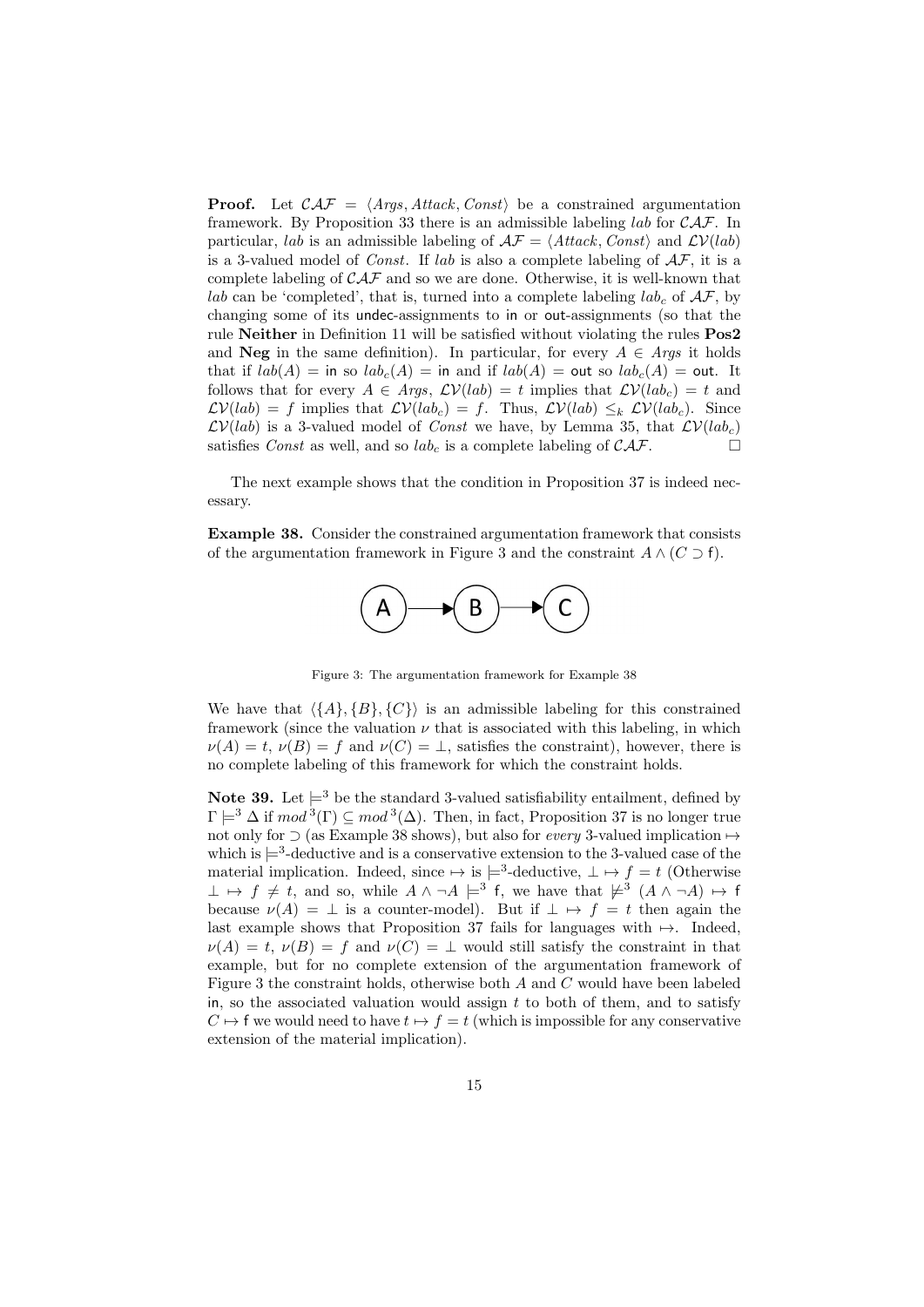We turn now to grounded extensions. This time, as the next example shows, their existence is not guaranteed even for CAFs whose constraints are in the language without *⊃*. The example also shows that (in contrast to standard argumentation frameworks) a subset-minimal complete extension of a CAF need not be its grounded extension.<sup>7</sup>

**Example 40.** The constraint argumentation framework  $\mathcal{CAF}_1^{A\vee B}$  of Example 28 does not have a grounded extension since the grounded extension of *AF*<sup>1</sup> is the emptyset, but the associated 3-valued valuation, which is the uniform *⊥* assignment, does not satisfy the constraint *A∨B*. This is also the reason that the argumentation framework  $\mathcal{CAF}^{A\vee B}_{4}$ , consisting of the argumentation framework  $A\mathcal{F}_4$  in Figure 4 and the same integrity constraint, does not have a grounded extension. We note that both of  $\langle \{A, C\}, \{B, D\}, \{\}\rangle$  and  $\langle \{B, D\}, \{A, C\}, \{\}\rangle$ are complete extensions of  $A\mathcal{F}_4$ , and the 3-valued valuations that are associated with them satisfy  $A \vee B$ . Therefore,  $\mathcal{CAF}^{A \vee B}_4$  has two complete extensions, both of which are minimal (with respect to the subset relation) among the complete extensions of  $A\mathcal{F}_4$  that satisfy the constraint, but neither of them is a grounded extension of *AF*4.



Figure 4: The argumentation framework for Example 40

Clearly, when a grounded extension of a CAF does exist, it is the unique subset-minimal complete extension of that CAF.

#### *3.2. Four-Valued Conflict-Tolerant Semantics*

We now turn to constrained argumentation frameworks whose semantics is conflict-tolerant. Again, the constraints are expressed by a language whose atomic formulas are associated with the arguments *Args* of the framework and whose connectives are in *∨, ∧, ⊃, ¬*. In addition, the language contains the propositional constants t, f, n, and b that intuitively correspond to the four

<sup>&</sup>lt;sup>7</sup>Recall that by Proposition 27,  $\mathcal{E}$  is the grounded extension of  $\mathcal{CAF} = \langle \mathcal{AF}, Const \rangle$  if it is the grounded extension of  $\mathcal{AF}$  and  $\mathcal{LV}(\mathcal{EL}_{AF}(\mathcal{E}))$  satisfies *Const*.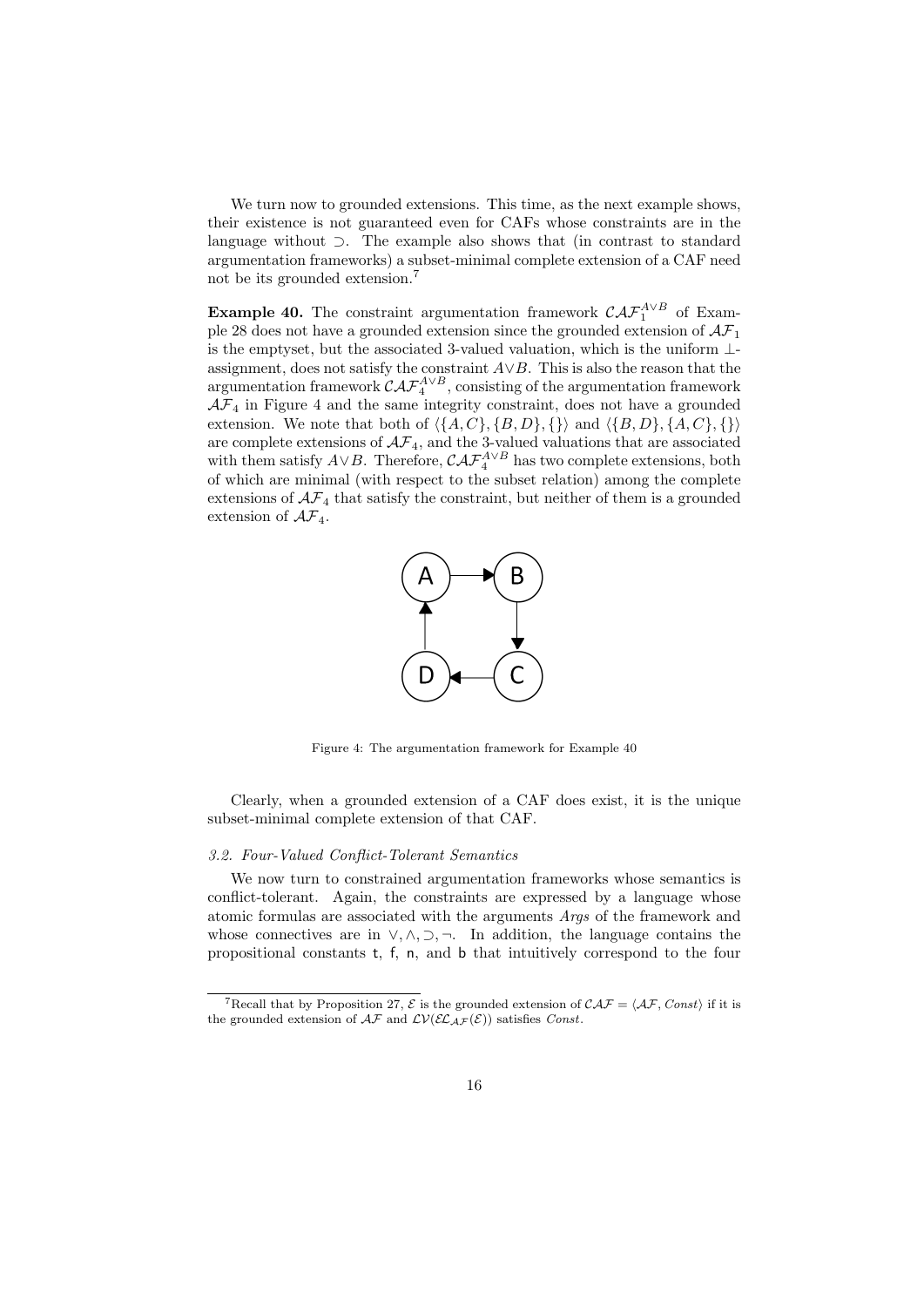states *{*in*,* out*,* none*,* both*}* of conflict-tolerant labeling functions. In what follows we shall continue to denote such languages by  $\mathcal{L}_{Args}$ . Again, as noted in Section 2.1, a conflict-tolerant labeling *lab* for an argumentation framework  $\mathcal{AF} = \langle \text{Args}, \text{Attack} \rangle$  corresponds to a truth assignment (valuation)  $p\mathcal{LV}(lab)$ of values in *{t, f, ⊥, ⊤}* to the atoms of *LArgs* . These valuations are extended to complex formulas with connectives in *{∨, ∧, ⊃, ¬}* by the following Belnap's four-valued interpretations for the disjunction *∨*, conjunction *∧* and negation *¬* (see [25]), and by D'Ottaviano and da-Costa's interpretation for the implication *⊃* (see [20, 26, 27]).<sup>8</sup>

|  |  | $\vee$ $\begin{array}{ccc} t & f & \top \end{array}$ $\bot$ $\wedge$ $\begin{array}{ccc} t & f & \top \end{array}$ |  |  |                                   |  |  | $\supset$   t f T $\perp$                                    |                                                    | $\overline{\phantom{0}}$ |
|--|--|--------------------------------------------------------------------------------------------------------------------|--|--|-----------------------------------|--|--|--------------------------------------------------------------|----------------------------------------------------|--------------------------|
|  |  | $t \mid t \mid t \mid t \mid t$                                                                                    |  |  | $t$   $t$   $f$   $\top$   $\bot$ |  |  | $t$ $\begin{array}{ccc} t & t & f \end{array}$ $\top$ $\bot$ |                                                    | $t \mid f$               |
|  |  | $f \vert t$ f $\top \bot$                                                                                          |  |  | $f \mid f \mid f \mid f \mid f$   |  |  | $f \mid t \mid t \mid t \mid t$                              |                                                    |                          |
|  |  | $\top$ $\begin{array}{ccc} t & \top & \top & t \end{array}$                                                        |  |  | $\top   \top f \top f$            |  |  |                                                              | $T   t f T \perp T   T$                            |                          |
|  |  | $\perp$ $\perp$ $t$ $\perp$                                                                                        |  |  | $\perp \perp f \quad f \perp$     |  |  |                                                              | $\perp$ $\begin{array}{ccc} t & t & t \end{array}$ |                          |

Following [22, 25], we say that a valuation  $\nu$  *satisfies* (or, is a 4-valued *model* of) a set of formulas *S* if  $\nu(\psi) \in \{t, \top\}$  for every  $\psi \in S$ . We denote the set of the 4-valued models of *S* by  $mod^4(S)$ .

Since conflict-tolerant semantics permits mutual attacks among accepted arguments, the integrity constraints in such cases may be contradictory. Accordingly, we relax the assumptions on plausible integrity constraints compared to those taken in the previous section, and now only require that they would have p-admissible interpretations (so their accepted arguments shouldn't be exposed to undefended attacks).

**Definition 41.** Let  $A\mathcal{F} = \langle \text{Args}, \text{Attack} \rangle$  be an argumentation framework. A set of formulas *Const* in  $\mathcal{L}_{Args}$  is called *p-admissible* (for  $\mathcal{AF}$ ), if it has a 4-valued model  $\nu$  so that  $V\mathcal{L}(\nu)$  is a p-admissible labeling of  $\mathcal{A}\mathcal{F}$ .

**Example 42.** The formula  $\Psi_1 = A \land \neg C \land (C \supset f)$  is not p-admissible (and so it is not admissible) for the argumentation framework in Figure 3, because it requires that *A* will be accepted and *C* will be rejected at the same time. Indeed, any 4-valued model of this formula must assign *f* to *C*, thus the associated labeling assigns out to *C*. If this labeling were p-admissible, then by **pOut** *B* would have been assigned either in or both. In turn, this means that *A* should have been assigned either out or both, and so either **pOut** or **pBoth** were violated (respectively) when applied to *A* (since *A* does not have any attacker).

In contrast, the formula  $\Psi_2 = A \wedge (C \supset f)$  *is* p-admissible for the argumentation framework in Figure 3, since it is already admissible for this framework (see Example 38). Intuitively, the difference between the two constraints is that unlike  $\Psi_1$ , which requires the rejection of *C*,  $\Psi_2$  poses a weaker constraint on *C*, according to which *C* may as well be undecided.

<sup>8</sup>As indicated, e.g., in [22], these interpretations are natural generalizations of the dual 3-valued interpretations for the same connectives, considered in the previous section.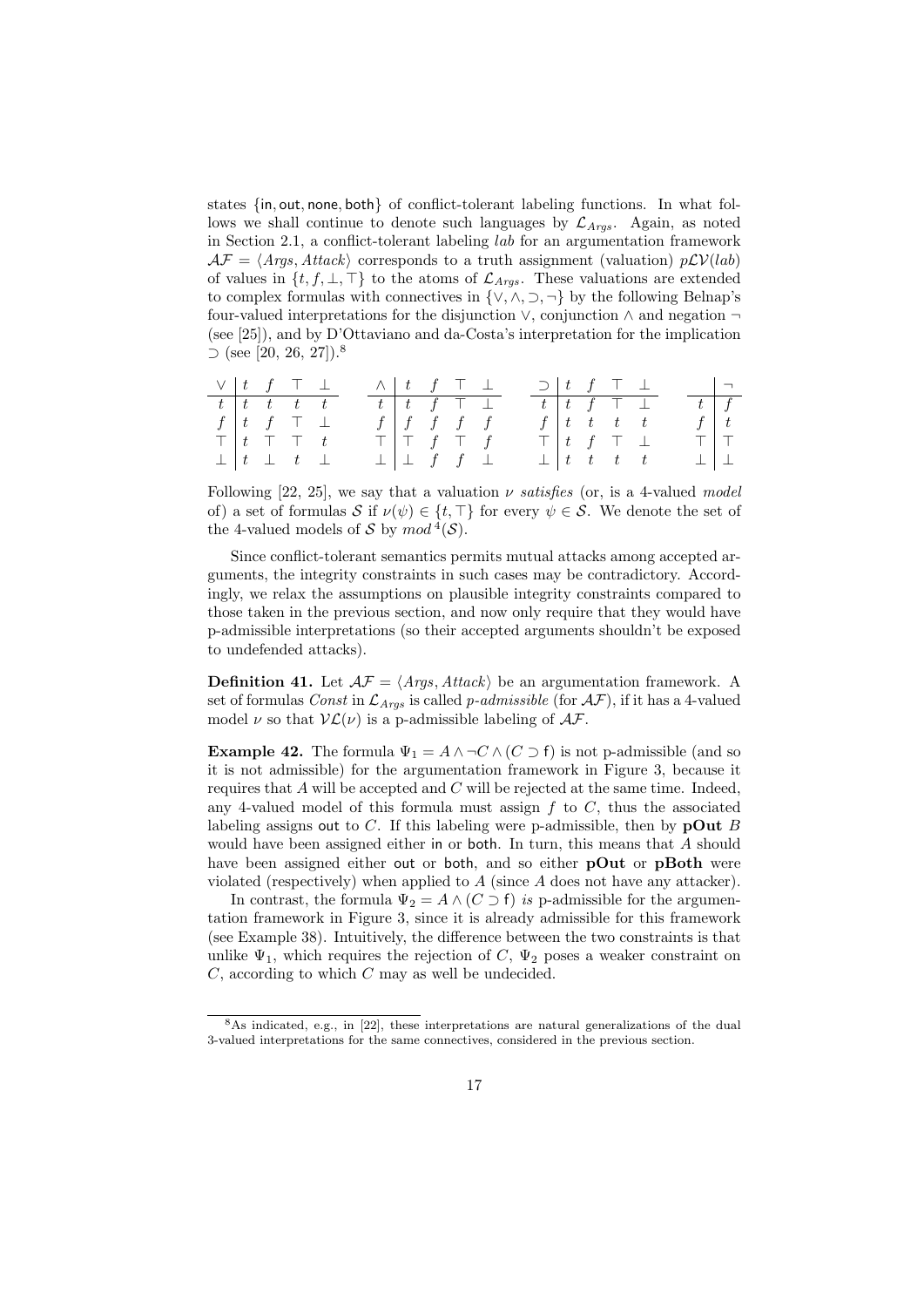**Definition 43.** A *paraconsistent constrained argumentation framework* (pCAF, for short) is a triple  $p\mathcal{CAF} = \langle \mathit{Args}, \mathit{Attack}, \mathit{Const}\rangle$ , where  $\mathcal{AF} = \langle \mathit{Args}, \mathit{Attack}\rangle$ is an argumentation framework and *Const* (the constraints) is a set of formulas in  $\mathcal{L}_{Args}$  that is p-admissible for  $\mathcal{AF}$ .

**Note 44.** Since every admissible set for *AF* is also a p-admissible for *AF*, we have that every CAF is also a pCAF (but not the other way around).

**Definition 45.** Let  $p \mathcal{CAF} = \langle \text{Args}, \text{Attack}, \text{Const} \rangle$  be a p-constrained argumentation framework and let Sem be a conflict-tolerant semantics for  $A\mathcal{F} =$ *⟨Args, Attack⟩*.

- 1. We say that *lab* is a Sem*-labeling* of *p CAF* if it is a Sem-labeling of *AF* and  $p\mathcal{L}V(lab)$  is a 4-valued model of *Const*.
- 2. We say that  $\mathcal E$  is a Sem-extension of  $p \mathcal{CAF}$  if  $p \mathcal{EL}_{AF}(\mathcal E)$  is a Sem-labeling of *p CAF*.

By Proposition 21 we have:

**Proposition 46.** *Let*  $p \mathcal{CAF} = \langle \text{Args}, \text{Attack}, \text{Const} \rangle$  *be a p-constrained argumentation framework. For every conflict-tolerant semantics* Sem *for AF* = *⟨Args, Attack⟩, we have that E ⊆ Args is a* Sem*-extension of p CAF iff it is a* Sem-extension of  $\mathcal{AF}$  and  $p\mathcal{LV}(p\mathcal{EL}_{AF}(\mathcal{E}))$  satisfies Const.

**Example 47.** Consider again the argumentation framework  $AF_1$  of Figure 1 and the constraint  $A \wedge B$ . Since this constraint is not conflict-free for  $\mathcal{AF}_1$  (i.e., no 3-valued valuation that satisfies it is associated with a conflict-free labeling of  $\mathcal{AF}_1$ ), it is *not* admissible for  $\mathcal{AF}_1$ . However, this constraint *is* p-admissible for  $\mathcal{AF}_1$  (since, e.g., the four-states labeling *lab* that assigns both to *A* and to *B* and out to *C* and to *D* is a p-admissible labeling of  $A\mathcal{F}_1$ , and  $p\mathcal{LV}(lab)$ is a 4-valued model of  $A \wedge B$ ). Therefore,  $\mathcal{CAF}_1^{A \wedge B}$ , obtained from  $\mathcal{AF}_1$  and the constraint  $A \wedge B$ , is a pCAF. This pCAF has four p-admissible extensions: *{A, B}*, *{A, B, C}*, *{A, B, D}* and *{A, B, C, D}*, the latter is also p-complete.

**Example 48.** Following Example 1, we consider the next set of rules (a variant of an example from [28]):

- *A* "The bacteria in the blood is of type *X* and so a bacteria is present, but it cannot be of type *Y* "
- *B* "The bacteria in the blood is of type *Y* and so a bacteria is present, but it cannot be of type *X*"
- *C* "There is no bacterial infection thus no further medical examinations are required"
- *D* "Further medical examinations are required and so another visit to the clinic should be scheduled"

Figure 5 shows an argumentation framework that depicts the interactions among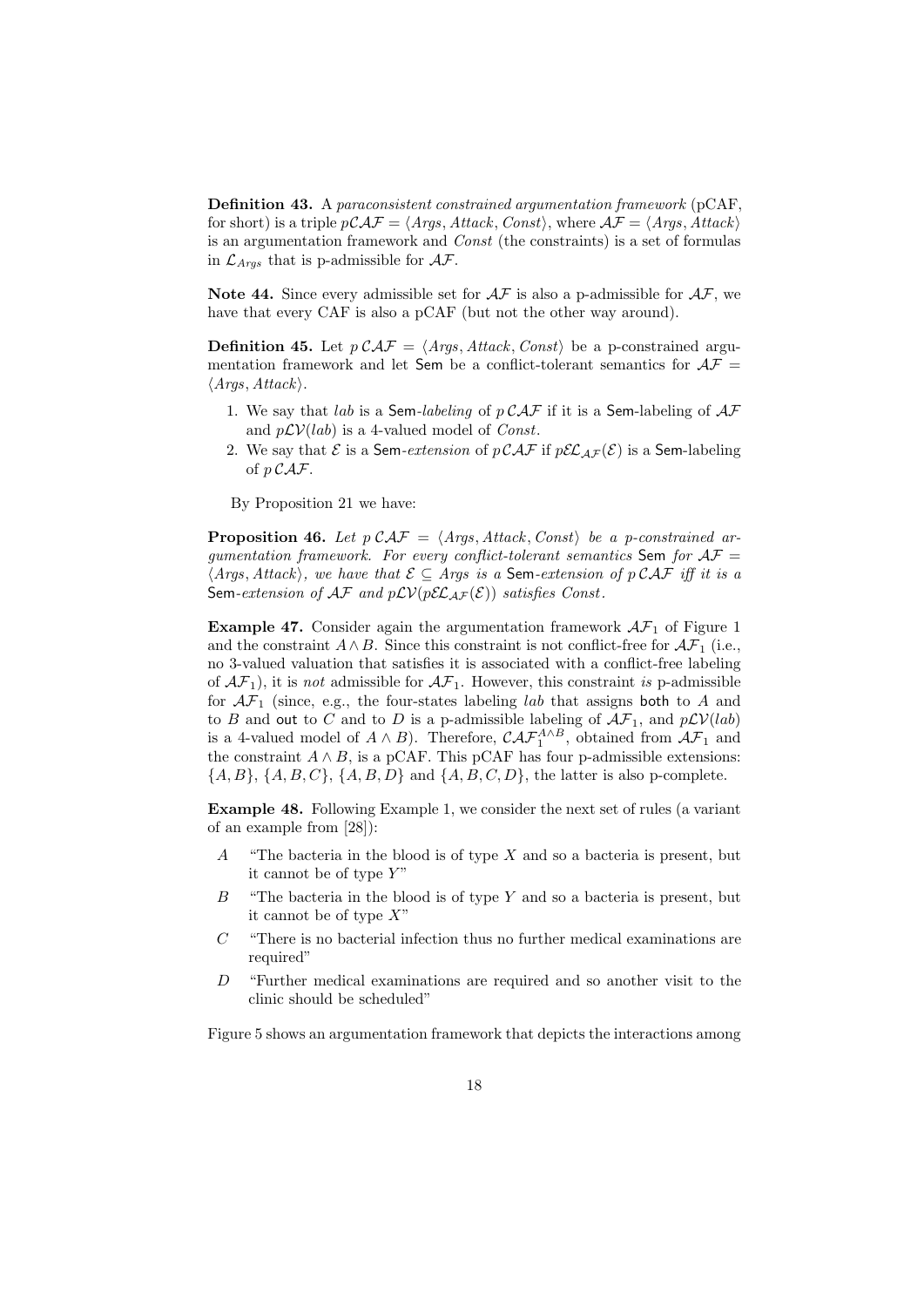

Figure 5: The argumentation framework for Example 48

these rules. Here, an argument attacks another if the consequence of the former contradicts an assumption of the latter.

Now, suppose that two blood tests of a patient indicate that a bacteria of a certain type is present, but each one indicates that the bacteria is of a different type: one indicates that it is of type *X* and the other one indicates that it is of type *Y* . Obviously, at least one of the tests is erroneous. Assuming that other blood tests are not available and that further tests cannot be taken, what can still be inferred in this case? One way of verifying this is to consider the pCAF that is obtained by the framework of Figure 5 and the constraint *A ∧ B*. <sup>9</sup> This pCAF has three p-admissible labelings, all of them assign the label both to *A* and to *B* (since both of these arguments should be accepted although they attack each other), but they differ regarding the statuses of the other arguments: one indicates that both *C* and *D* are contradictory, another one rejects *C* and accepts *D*, and the third one rejects *C* and labels *D* as undecided. Despite the inconsistency, then, the negation of argument *C* holds in all of the labelings, while neither *D* nor its negation are acceptable. This may be intuitively explained by the facts that a bacterial infection was detected (and so argument *C* is not relevant and should not be accepted), but according to the available information this does not necessarily mean that further medical examinations are required (thus *D* does not necessarily hold).

The next proposition is the dual, for conflict-tolerant semantics, of Proposition 30.

**Proposition 49.** Suppose that  $p\mathcal{CAF}_1 = \langle Args, Attack, Const_1 \rangle$  and  $p\mathcal{CAF}_2 =$  $\langle Args, Attack, Const<sub>2</sub> \rangle$  *are two pCAFs such that*  $mod$ <sup>4</sup> $(Const<sub>1</sub>) \subseteq mod$ <sup>4</sup> $(Const<sub>2</sub>)$ *and let* Sem *be one of their conflict-tolerant semantics discussed previously. Then every* Sem*-labeling/extension of p CAF*<sup>1</sup> *is also a* Sem*-labeling/extension of*  $p$   $CAF_2$ .

<sup>&</sup>lt;sup>9</sup>We need a pCAF here since  $A \wedge B$  is not conflict-free for the argumentation framework of Figure 5. Similar considerations to those in Example 47 show that this argumentation framework together with the constraint  $A \wedge B$  is indeed a pCAF.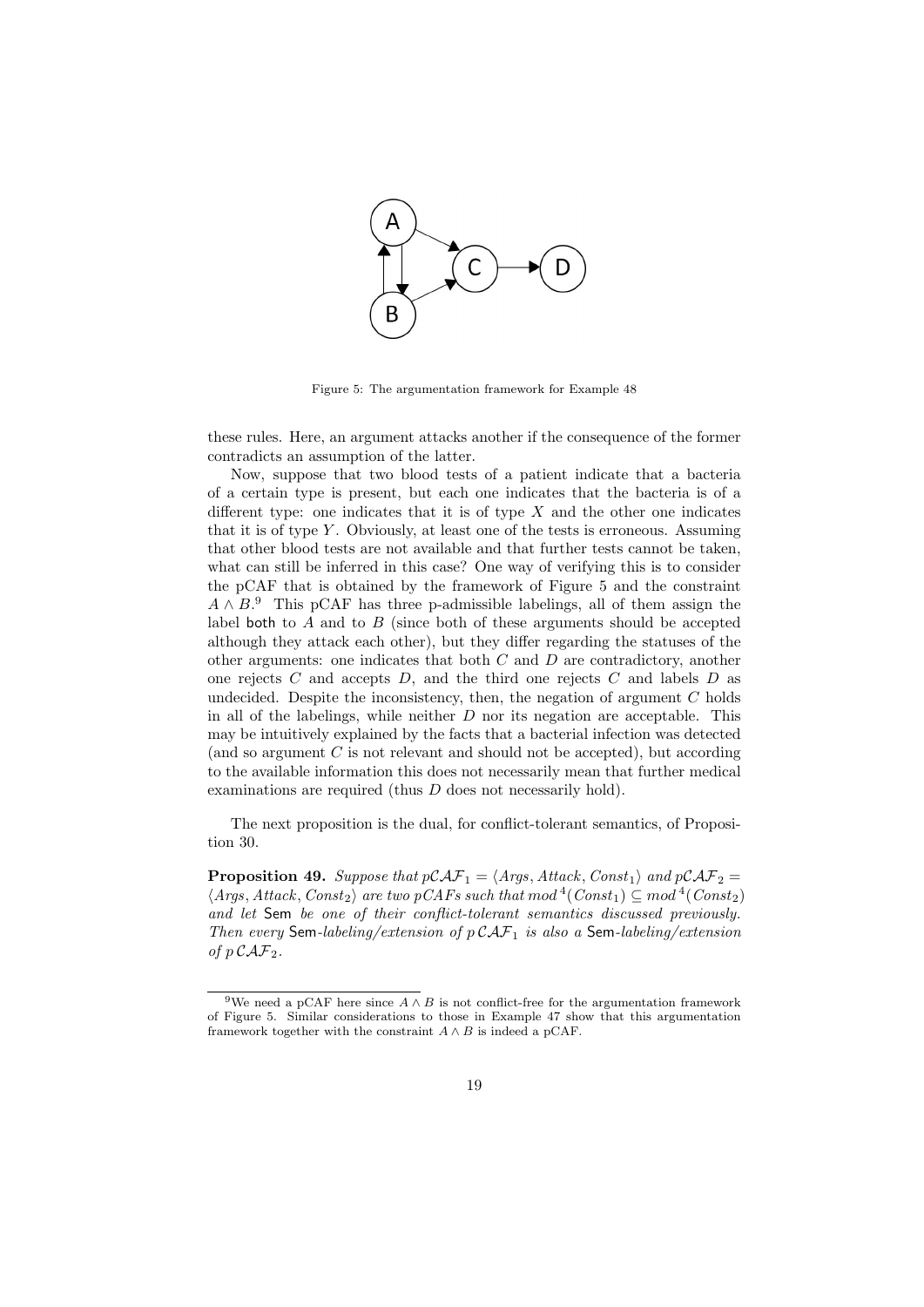**Proof.** Similar to that of Proposition 30.

We now turn to the issue of the *existence* of acceptable sets of arguments for pCAFs. It turns out that the situation is quite similar to that of CAFs (cf. Propositions 33 and 37).

**Proposition 50.** *Every pCAF has a p-admissible extension/labeling.*

**Proof.** Immediate from the fact that *Const* is p-admissible.

We now show that, like the 3-valued case, p-complete extensions and labelings are guaranteed for pCAFs whose constraints are in the language of *{∨, ∧, ¬}* (Proposition 56). For this, we first need a definition and two lemmas.

**Definition 51.** We define partial orders on 4-valued valuations and 4-states labelings as follows:

- *•* We denote by *≤<sup>k</sup>* the partial order on *{t, f, ⊤, ⊥}* in which *⊥* is the *≤k*minimal element,  $\top$  is the  $\leq_k$ -maximal element, and *t* and *f* are (incomparable) intermediate elements. Accordingly, we define a partial order on 4-valued valuations by pointwise comparisons of their atomic assignments: given 4-valued valuations  $\nu$  and  $\mu$  on *Args*, we denote by  $\mu \geq_k \nu$ that  $\mu(A) \geq_k \nu(A)$  for every  $A \in \text{A}$ *rgs*.
- *•* A similar partial order is defined on 4-states labelings: we denote by *≤<sup>k</sup>* the partial order on  $\{in, \text{out}, \text{none}, \text{both}\}$  in which none is the  $\leq_k$ -minimal element, both is the  $\leq_k$ -maximal element, and in and out are (incomparable) intermediate elements. Accordingly, a partial order  $\leq_k$  is defined on 4-states labeling by pointwise comparisons on the labels that they attach to the arguments:  $lab_1 \geq_k lab_2$  iff  $lab_1(A) \geq_k lab_2(A)$  for every  $A \in \text{A}rgs$ .

**Note 52.** Clearly, it holds that  $\nu_1 \leq_k \nu_2$  iff  $p\mathcal{VL}(\nu_1) \leq_k p\mathcal{VL}(\nu_2)$  and  $lab_1 \leq_k$ *lab*<sub>2</sub> iff *pLV*(*lab*<sub>1</sub>) ≤*k pLV*(*lab*<sub>2</sub>).

The partial orders  $\leq_k$  defined above are known as the Belnap's knowledge orders on his 4-valued bilattice [25]. Intuitively, they reflect differences in the amount of information exhibited by the compared elements (see also [22]).

**Lemma 53.** *For every p-admissible labeling lab<sup>a</sup> of an argumentation framework*  $\mathcal{AF}$  *there is a p-complete labeling*  $lab_c$  *<i>of*  $\mathcal{AF}$  *such that*  $lab_c \geq_k lab_a$ *.* 

**Proof.** Let  $lab_a$  be a p-admissible labeling of  $A\mathcal{F} = \langle Args, Attack\rangle$ . If it is also p-complete, we are done. Otherwise, *lab<sup>a</sup>* violates one or more postulates among **pIn**<sup>+</sup>, **pOut**<sup>+</sup>, **pBoth**<sup>+</sup>, **pNone**<sup>+</sup> for one or more arguments in *Args* (see Definition 20). On the other hand,  $lab<sub>a</sub>$  is p-admissible, thus it satisfies postulates **pIn**, **pOut**, **pBoth** and **pNone**. Since the postulates regarding in-assignments and both-assignments of p-admissible and p-complete labelings coincide, the only postulates that may be violated are  $pOut^+$  or  $pNone^+$ .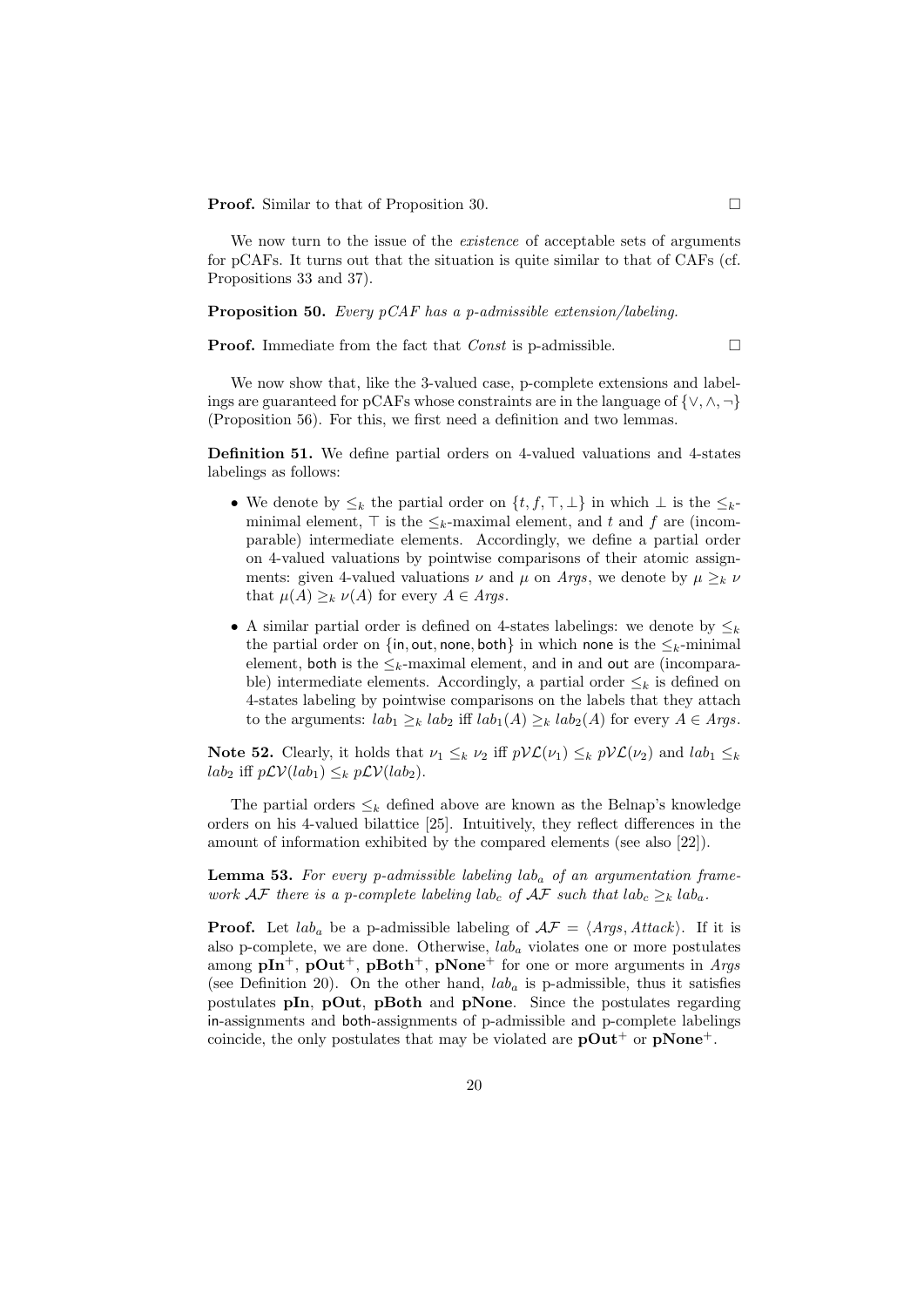• Suppose first that  $lab<sub>a</sub>$  violates  $\bf{pNone}^+$  for some argument *A*. In this case  $lab_a(A)$  = none and **pNone** is satisfied with respect to *A*. This may only happen if for every *B* ∈ *A*<sup>−</sup> it holds that  $lab_a(B) =$  out. We therefore apply the following correction rule:

 $[$ **none**  $\leadsto$ **in**]: if  $lab(A) =$ **none** and  $\forall B \in A^-$  it holds that  $lab(B) =$ **out**,then let  $lab(A) =$  in.

The last rule fixes the problem regarding A (which now satisfies  $pIn^+$ ), but it may cause a violation of **pNone**<sup>+</sup> regarding another argument: a nonelabeled argument that was attacked by another none-labeled argument may now be attacked by an in-labeled argument. To fix this we need another rule:

 $[$ none  $\rightarrow$  out $]$ : if  $lab(A)$  = none and  $\exists B \in A^-$  such that  $lab(B)$  = in, then  $let$   $lab(A) = out.$ 

It is easy to verify that this additional rule indeed fixes the postulate violation and does not cause additional violations of the postulates for p-complete labelings.

• Suppose now that  $lab_a$  violates  $\mathbf{pOut}^+$  for some argument *A*. In this case  $lab<sub>a</sub>(A) =$  out and **pOut** is satisfied with respect to *A*. This may only happen if for every  $B \in A^-$  it holds that  $lab_a(B) \in \{$  both, out $\}$  (and at least one of them is assigned both). We therefore apply the following correction rule:

[**out both**]: if *lab*(*A*) = out and *∀B ∈ A<sup>−</sup>* it holds that *lab*(*B*) *∈*  $\{$  both, out $\}$ , then let  $lab(A) =$  both.

Again, the last rule fixes the problem regarding *A* (which now satisfies **pBoth**<sup>+</sup>), but it may cause a violation of **pIn**<sup>+</sup> regarding another argument: an in-labeled argument that was attacked only by out-labeled arguments may now be attacked by a **both-labeled** argument (and so  $pIn^+$  is violated). To fix this we again need an additional rule:

 $[\textbf{in} \leadsto \textbf{both}]$ : if  $lab(A) = \textbf{in}$  and  $\exists B \in A^-$  such that  $lab(B) = \textbf{both}$ , then let  $lab(A) =$  both.

As in the previous case, it is easy to verify that this additional rule fixes the postulate violation and does not cause further violations of the postulates for p-complete labelings.

Let now  $lab_c$  be the labeling  $lab_a$  modified according to the above four correction rules. Then  $lab_c$  is a p-complete labeling of  $\mathcal{AF}$ , and since each rule increases the assignments with respect to the  $\leq_k$ -order (Definition 51), we have that  $lab_c \geq_k lab_a.$ 

**Example 54.** Consider again the p-admissible labelings of  $AF_1$  (Figure 1), listed in the Table of Example 22. Labeling number 2 in that table is not pcomplete, since its assignment to argument  $C$  violates  $\mathbf{pNone}^+$ . By correcting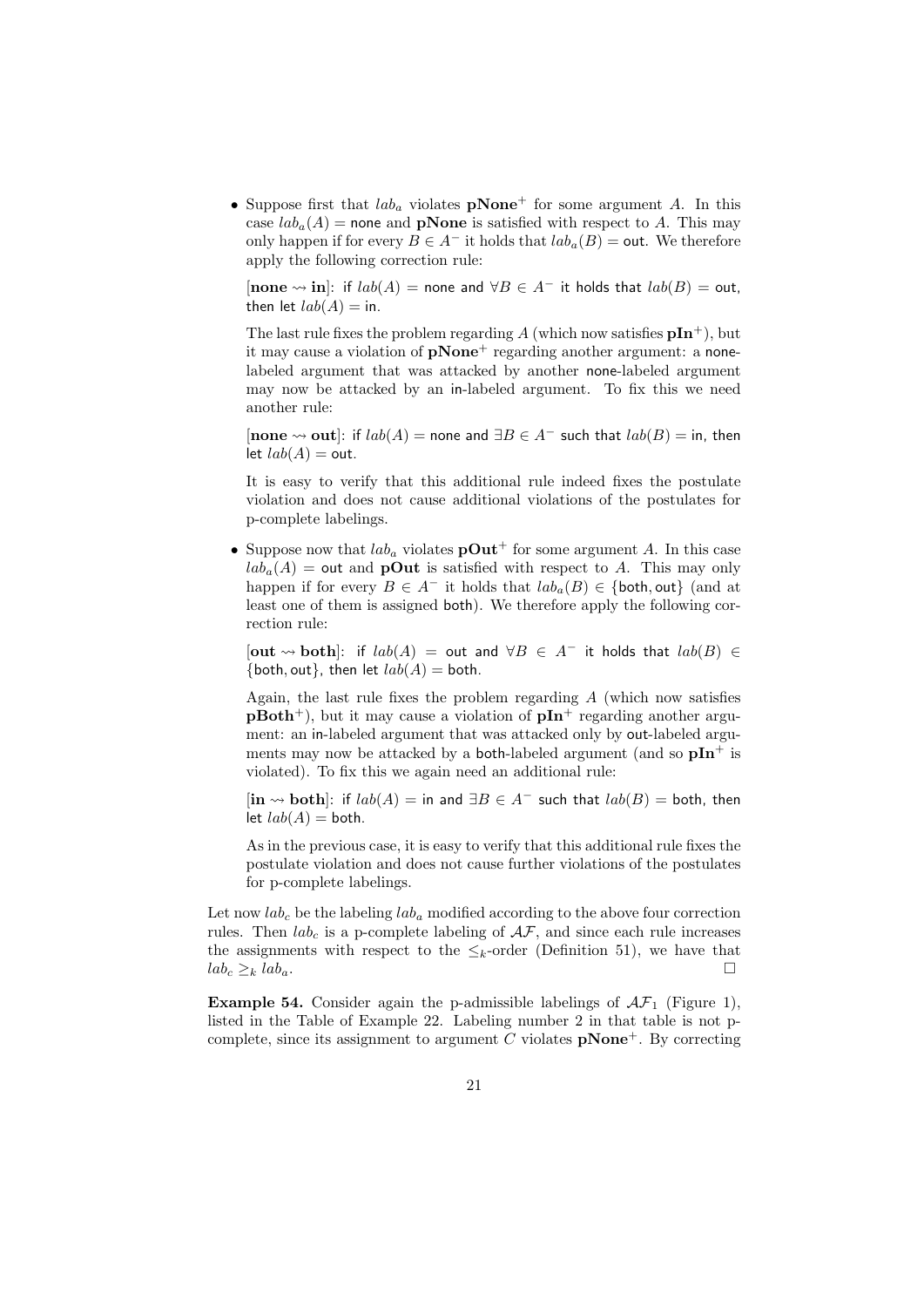the labeling of C using the rule  $\left[$ **none**  $\rightarrow$  **in**] in the proof above and then correcting the labeling of *D* using the rule [**none**  $\rightsquigarrow$  **out**] in the same proof, we get labeling number 4 in the same table, which *is* p-complete for  $A\mathcal{F}_1$ .

**Lemma 55.** *Let Const be a set of formulas in the language of*  $\{\vee, \wedge, \neg\}$ *. If*  $\nu$ *is a 4-valued model of Const and*  $\mu \geq_k \nu$ , then  $\mu$  *is a 4-valued model of Const as well.*

**Proof.** The above lemma resembles Lemma 35 in the 3-valued case. Again, its validity follows from the fact that the  $\leq_k$  relation is extendable to complex formulas: if  $\mu(A) \geq_k \nu(A)$  for every  $A \in \text{Args}$  then  $\mu(\psi) \geq_k \nu(\psi)$  for every formula  $\psi$  in the language of  $\{\vee, \wedge, \neg\}$ . (The proof here is, again, by induction on the structure of  $\psi$ ). This is true, in particular, for every constraint  $\psi$ . Thus, if  $\nu(\psi) \in \{t, \top\}$  for  $\psi \in Const$ , also  $\mu(\psi) \in \{t, \top\}$ , and so  $\mu$  is a model of *Const*.  $10 \Box$ 

**Proposition 56.** *Every pCAF whose constraints are in the language of {∨, ∧, ¬} has a p-complete extension/labeling.*

**Proof.** Let  $p \mathcal{C} \mathcal{A} \mathcal{F} = \langle \text{Args}, \text{Attack}, \text{Const} \rangle$  be a p-constrained argumentation framework. By Proposition 50 there is a p-admissible labeling  $lab_p$  for  $pCAF$ . In particular,  $lab_p$  is a p-admissible labeling of  $\mathcal{AF} = \langle Attack, Const \rangle$  and  $\mathcal{LV}(lab_p)$ is a model of *Const*. If  $lab_p$  is also a p-complete labeling of  $AF$ , it is a p-complete labeling of  $p \mathcal{CAF}$  and so we are done. Otherwise, if  $lab_p$  is *not* a p-complete labeling of  $A\mathcal{F}$ , by Lemma 53, there is a p-complete labeling  $lab_p^c$  of  $A\mathcal{F}$  such that  $lab_p^c \geq_k lab_p$ . Moreover, since  $p\mathcal{LV}(lab_p)$  is a model of *Const* we have, by Lemma 55, that  $p\mathcal{LV}(lab_p^c)$  satisfies *Const*, and so  $lab_p^c$  is a complete labeling of  $p$  *CAF*.

**Note 57.** Examples 38 and 40 may be used for showing that also in the case of conflict-tolerant semantics when the implication *⊃* appears in the constraints, the underlying pCAF may not have any p-complete extensions/labelings and that there may be several minimal p-complete extensions (with respect to the subset relation) for the same pCAF.

#### *3.3. Conflict Minimization*

Generally, although conflicts in pCAFs are sometimes unavoidable (e.g., when the set of constraints is not conflict-free, see Item (b) of Proposition 61 below), they obviously should be minimized as much as possible. In Example 48, for instance, the pCAF that consists of the argumentation framework of Figure 5 and the constraint  $A \wedge B$  has three p-complete labelings. However, just two of these labelings are really informative, and the third one, assigning both to all the arguments, is somewhat anomalous. This motivates the next definition.

<sup>10</sup>Note that as in the 3-valued case, when *<sup>⊃</sup>* is a connective in the language, a claim similar to that of Lemma 55 does not hold any longer. The same counter-example provided in Note 36 may be used here as well.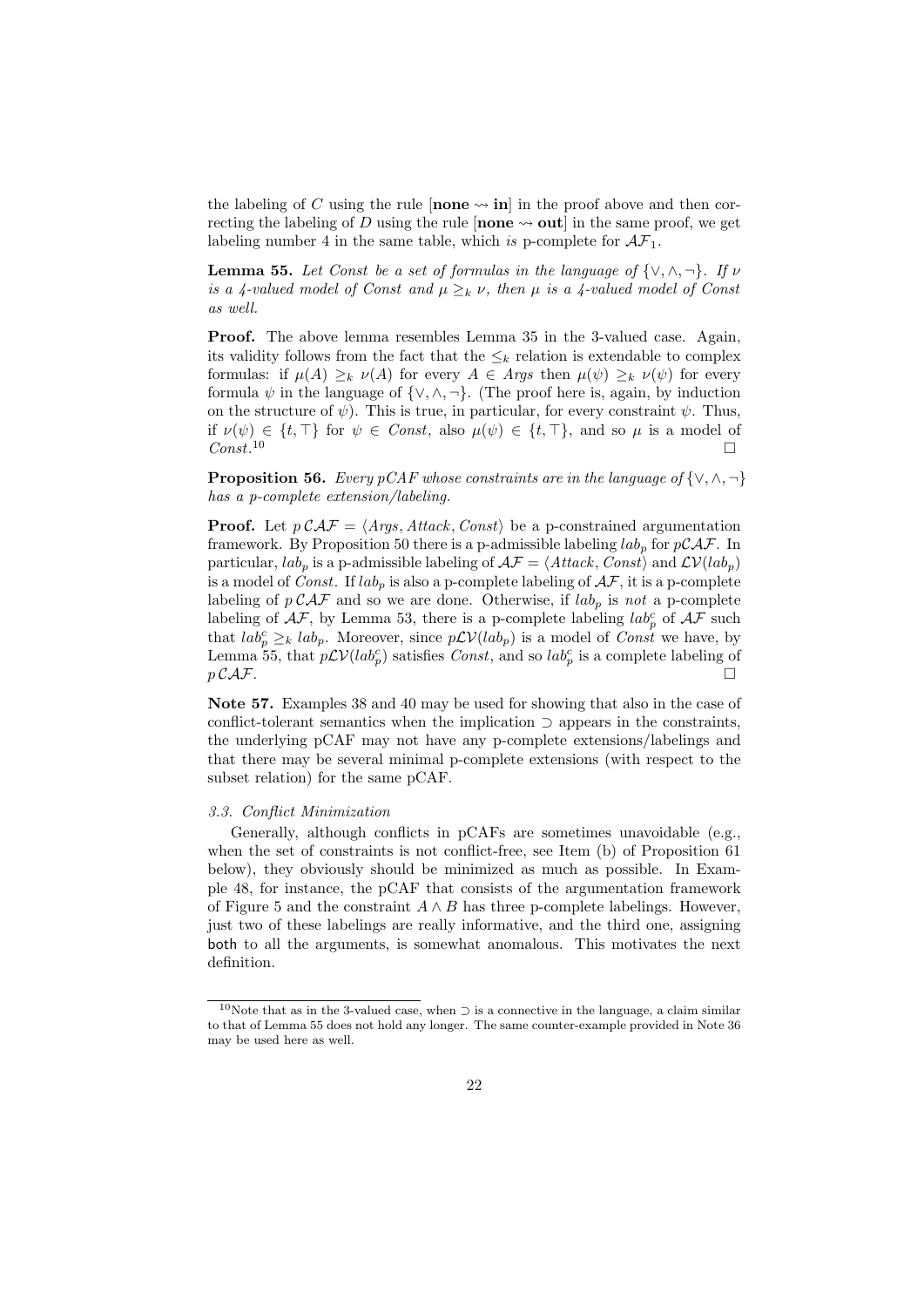#### **Definition 58.**

- *•* A p-admissible (respectively, p-complete) labeling *lab* of an argumentation framework *AF* is *minimally conflicting*, if there is no p-admissible (respectively, p-complete) labeling  $lab'$  of  $AF$ , such that  $Both(lab') \subsetneq Both(lab)$ .
- *•* We say that a p-admissible (respectively, p-complete) labeling *lab* of a pCAF *⟨Args, Attack, Const⟩* is *minimally conflicting*, if it is a minimally conflicting p-admissible (respectively, minimally conflicting p-complete) labeling of *⟨Args, Attack⟩*.

**Proposition 59.** *The following two conditions are equivalent and define a minimally conflicting p-admissible (respectively, minimally conflicting p-complete) extension*  $\mathcal E$  *of*  $\mathcal A\mathcal F$ *:* 

- 1. There is no p-admissible (respectively, p-complete) extension  $\mathcal{E}'$  of  $\mathcal{AF}$ , *such that*  $\{A \mid A \in \mathcal{E}' \cap (\mathcal{E}')^+\} \subsetneq \{A \mid A \in \mathcal{E} \cap \mathcal{E}^+\}.$
- 2. *EL*<sub>*AF*</sub>( $\mathcal{E}$ ) *is a minimally conflicting p-admissible (respectively, minimally conflicting p-complete) labeling of AF.*

*A similar equivalence holds for minimally conflicting p-extensions of a pCAF.*

**Proof.** Straightforward from Proposition 21 and Definition 58. □

**Example 60.** Let us consider again the p-constrained argumentation framework  $\mathcal{CAF}_1^{A\wedge B}$  of Example 47.

- *•* Among the four p-admissible extensions of  $\mathcal{CAF}_1^{A \wedge B}$ , only  $\{A, B\}$  is minimally conflicting. It corresponds to the labeling  $\langle \{\}, \{C, D\}, \{A, B\}, \{\}\rangle$ that is minimally conflicting among the p-admissible labelings of  $\mathcal{CAT}_{1}^{A\wedge B}$ .
- The p-constrained framework  $\mathcal{CAF}_{\star}^{A\wedge B}$ , obtained from  $\mathcal{CAF}_{1}^{A\wedge B}$  by removing the attack of *B* on *D* (and leaving everything else unchanged, including the constraint), has two minimally conflicting extensions: one, *{A, B}*, corresponds to the labeling *⟨{}, {C}, {A, B}, {D}⟩*, and another one,  $\{A, B, D\}$ , corresponds to the labeling  $\langle \{D\}, \{C\}, \{A, B\}, \{\}\rangle$ . Both of these labelings are minimally conflicting among the p-admissible labelings of  $\mathcal{CAF}_{\star}^{A\wedge B}$ .

Minimally conflicting p-extensions reduce to a minimum the number of accepted arguments that are attacked by other accepted arguments. Two immediate consequences of this are considered in the next proposition.

# **Proposition 61.**

*a) All the minimally conflicting p-admissible extensions and the minimally conflicting p-complete extensions of a given argumentation framework are conflict-free.*<sup>11</sup>

<sup>11</sup>Note, however, that the minimally conflicting sets among the *nonempty* p-complete extensions may not be conflict-free (see, e.g., Example 16).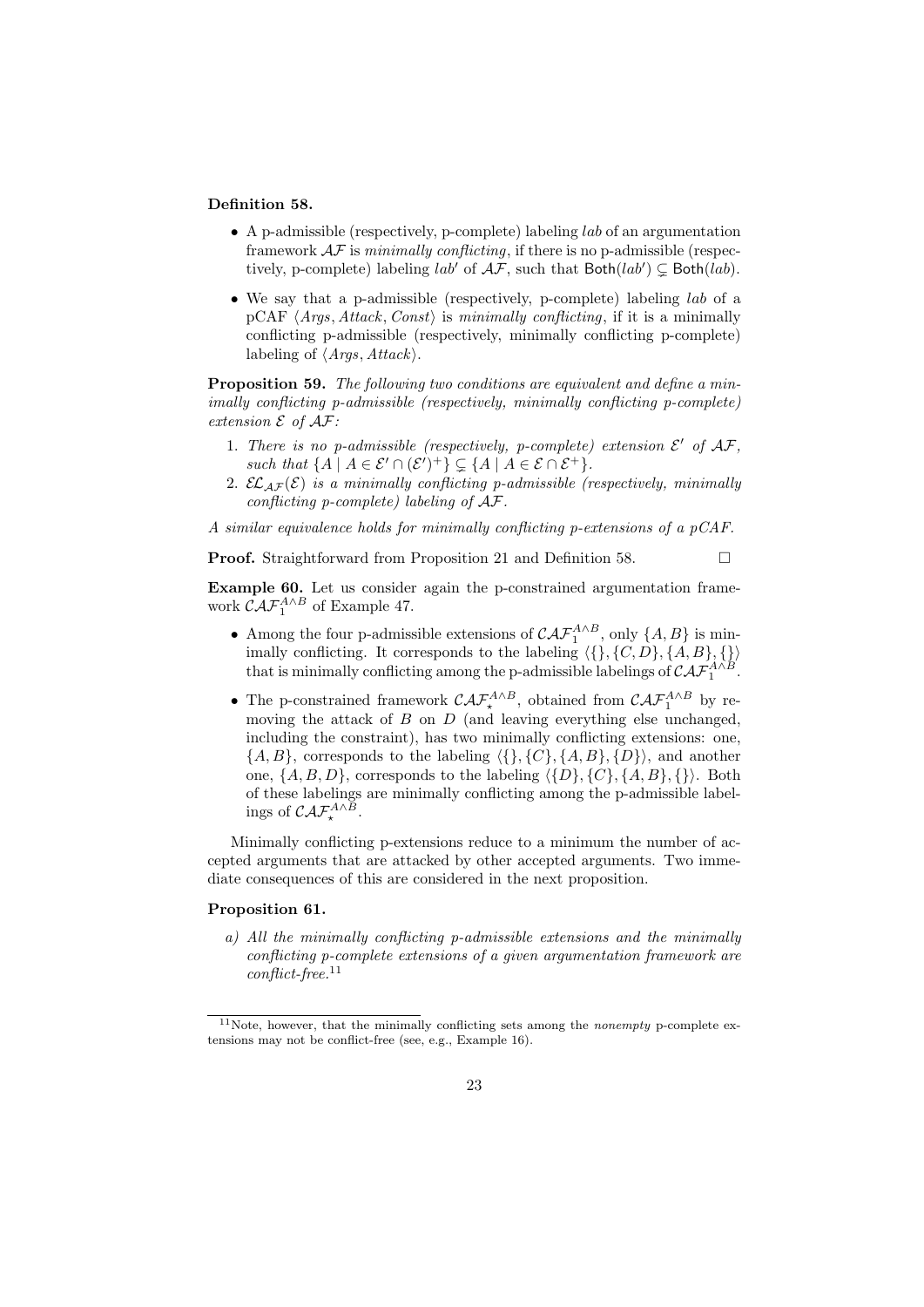*b) Let p CAF be a p-constrained framework for an argumentation framework AF and a set of constraints Const . Then Const is conflict-free iff all the minimally conflicting p-admissible extensions and the minimally conflicting p-complete extensions of p CAF are conflict-free.*

**Proof.** The first part follows from the fact that every argumentation framework has a complete (and so admissible) extension, thus it has a conflict-free pcomplete (and p-admissible) extension. This implies that all of its minimally conflicting p-complete (and p-admissible) extensions must be conflict-free.

For the proof of the second part, note that if a minimally conflicting pcomplete extension  $\mathcal E$  of  $p \mathcal{CAF}$  is conflict-free, then  $p\mathcal{EL}_{AF}(\mathcal{E})$  is a conflict-free labeling of *Const* and  $p\mathcal{LV}(p\mathcal{EL}_{AF}(\mathcal{E}))$  is a 3-valued model of *Const*, thus *Const* is conflict-free. Conversely, if *Const* is conflict-free, then since it is also padmissible, it is in particular admissible, and so it has a model *ν* such that  $pV\mathcal{L}(v)$  is an admissible labeling of  $\mathcal{AF}$  and  $p\mathcal{LE}(pV\mathcal{L}(v))$  is an admissible extension of  $A\mathcal{F}$ . The latter is extendable to a complete extension  $\mathcal E$  of  $A\mathcal{F}$ . Now,  $\mathcal{E}$  is a conflict-free p-complete (p-admissible) extension of  $p \mathcal{CAF}$ , and so, as in the proof of the first part, this implies that every minimally conflicting p-complete (p-admissible) extension of  $p \mathcal{CAF}$  is conflict-free.

# **4. Reasoning with CAFs and pCAFs**

In this section we show how the variety of semantics for CAFs and pCAFs considered previously in this paper can be represented (and computed) by propositional theories. In what follows we demonstrate this on pCAFs and 4-valued semantics. The case of CAFs and 3-valued semantics is obtained by some straightforward adjustments (which are often simplified representations).

**Note 62.** As the following table shows, under 4-valued semantics any state of mind regarding an argument *A* is expressible by formulas in  $\mathcal{L}_{Aras}$ . In this table, we abbreviate formulas of the form  $\psi \supset f$  by not  $\psi$ .

| abbreviation        | formula                                                             | satisfying assignments for $A$ |
|---------------------|---------------------------------------------------------------------|--------------------------------|
| accept(A)           | A                                                                   | $t$ , $\perp$                  |
| contradictory $(A)$ | $\operatorname{accept}(A) \wedge \neg \operatorname{accept}(A)$     |                                |
| coherent(A)         | not contradictory $(A)$ <sup>12</sup>                               | $t, f, \perp$                  |
| strong-accept $(A)$ | $\operatorname{accept}(A) \wedge \operatorname{coherent}(A)$        | t.                             |
| strong-reject $(A)$ | $\neg \textsf{accept}(A) \land \textsf{coherent}(A)$                |                                |
| undecided $(A)$     | not $(\operatorname{accept}(A) \vee \neg \operatorname{accept}(A))$ |                                |

<sup>12</sup>Recall that this is an abbreviation of the formula contradictory(*A*) *<sup>⊃</sup>* <sup>f</sup>, i.e., (*<sup>A</sup> ∧ ¬A*) *<sup>⊃</sup>* <sup>f</sup>.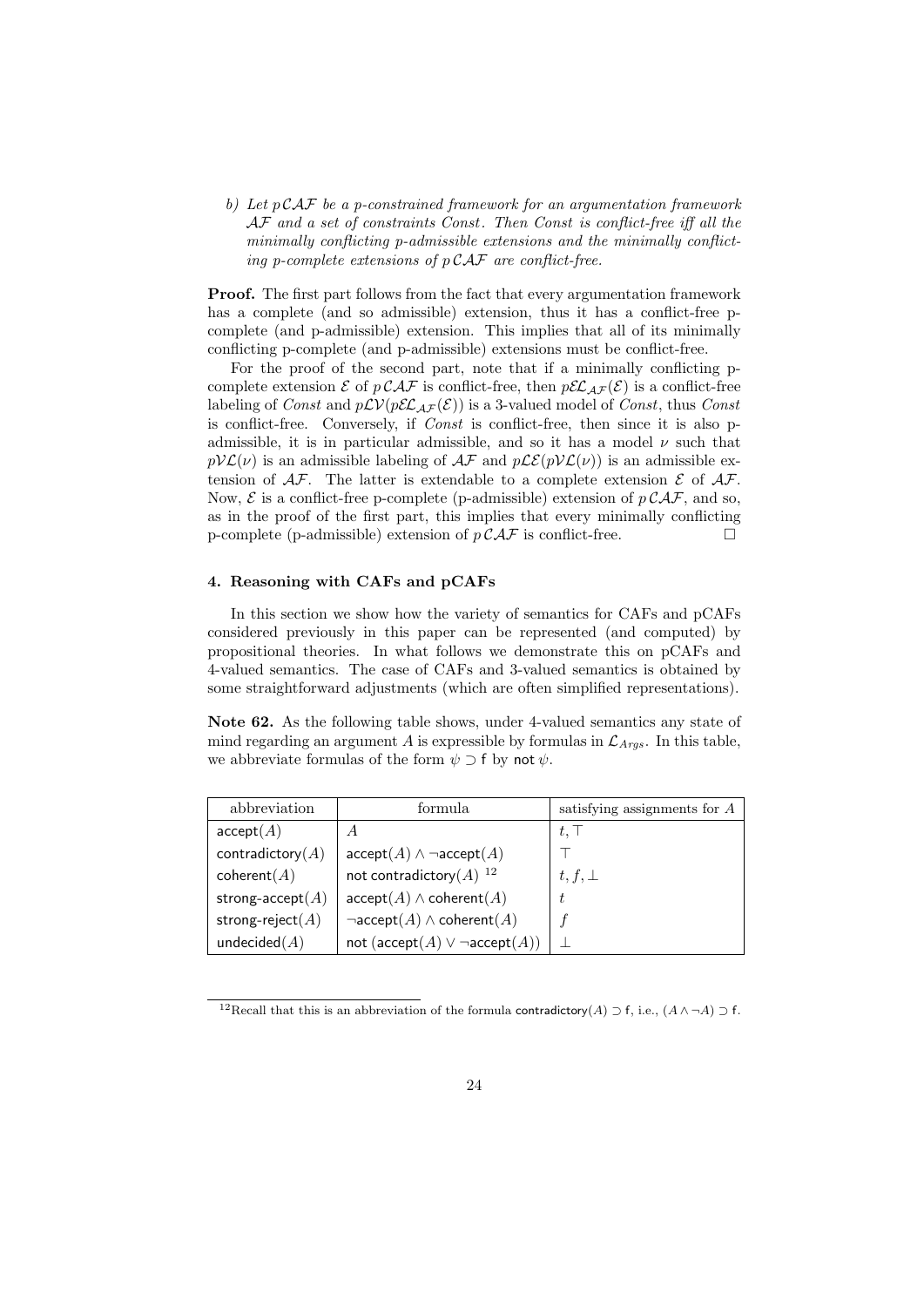Using the above notations, the postulates in Definition 20 for the p-admissible labelings of  $\mathcal{AF} = \langle \text{Args}, \text{Attack} \rangle$  may be represented as follows:

 $\mathsf{pln}(x)$  : strong-accept $(x) \supset \bigwedge_{y \in x^-}$  strong-reject $(y)$  $pOut(x)$ : strong-reject $(x) \supset \bigvee_{y \in x^-}$  accept $(y)$ pBoth(*x*) : contradictory(*x*) *⊃* ( ∧ *y∈x<sup>−</sup>*  $\Big(\textsf{strong-reject}(y) \vee \textsf{contradictory}(y)\Big) \wedge \bigvee_{y \in x^-} \textsf{contractory}(y)\Big)$  $\mathsf{pNone}(x):$  undecided $(x) \supset \bigwedge_{y \in x^-}$  $\Big(\mathsf{strong\text{-}reject}(y) \lor \mathsf{undecided}(y)\Big)$ 

Similarly, the p-complete labelings of *AF* may be represented as follows (Below, we abbreviate by  $\psi \leftrightarrow \phi$  the formula  $(\psi \supset \phi) \land (\phi \supset \psi)$ :

 $\mathsf{pln}^+(x): \qquad \mathsf{strong}\text{-} \mathsf{accept}(x) \leftrightarrow \bigwedge_{y \in x^-} \mathsf{strong}\text{-} \mathsf{reject}(y)$  $pOut<sup>+</sup>(x)$ : strong  $\text{strong-reject}(x) \leftrightarrow$ ∨ *<sup>y</sup>∈x<sup>−</sup>* accept(*y*) *<sup>∧</sup>* ∨ *y∈x<sup>−</sup>*  $\Big(\mathsf{strong\text{-}accept}(y) \lor \mathsf{undecided}(y)\Big)\Big)$  $p\mathsf{Both}^+(x)$ :  $\text{contradictory}(x) \leftrightarrow$ ∧ *y∈x<sup>−</sup>*  $\Big(\textsf{strong-reject}(y) \vee \textsf{contradictory}(y)\Big) \wedge \bigvee_{y \in x^-} \textsf{contractory}(y)\Big)$  $p\text{None}^+(x)$  : undecided ( ∧ *y∈x<sup>−</sup>*  $p\text{None}^+(x):$  undecided $(x) \leftrightarrow$  $\left(\mathsf{strong}\text{-}\mathsf{reject}(y) \lor \mathsf{undecided}(y)\right) \land \bigvee_{y \in x^-} \mathsf{undecided}(y)\right)$ 

Clearly, an expression  $\Phi(x)$  of those described above becomes a meaningful formula (in  $\mathcal{L}_{Args}$ ) only when, given an argumentation framework  $\mathcal{AF}$  = *⟨Args, Attack⟩*, its variable *x* is substituted by an atom *A* that is associated with an argument  $A \in \text{Arg}$  and the elements in  $A^-$  are determined by  $\text{Attack}$ . In what follows we denote by  $\Psi(A, \mathcal{A}\mathcal{F})$  the formula that is obtained from  $\Phi(x)$ in this way.

**Example 63.** Consider the argumentation framework *AF* in Figure 5 (Example 48). When  $x = C$  we have that  $x^- = \{A, B\}$ , and so:

 $\textsf{pln}(C, \mathcal{AF}) = \textsf{strong-accept}(C) \supset (\textsf{strong-reject}(A) \land \textsf{strong-reject}(B)).$ 

A 4-valued model of pIn(*C, AF*) that assigns *t* to *C* must assign *f* to both of *A* and *B*. Thus, intuitively, this formula requires that every p-admissible labeling of *AF* that (strongly) accepts *C* must (strongly) reject both of *A* and *B* (see also Proposition 64 below).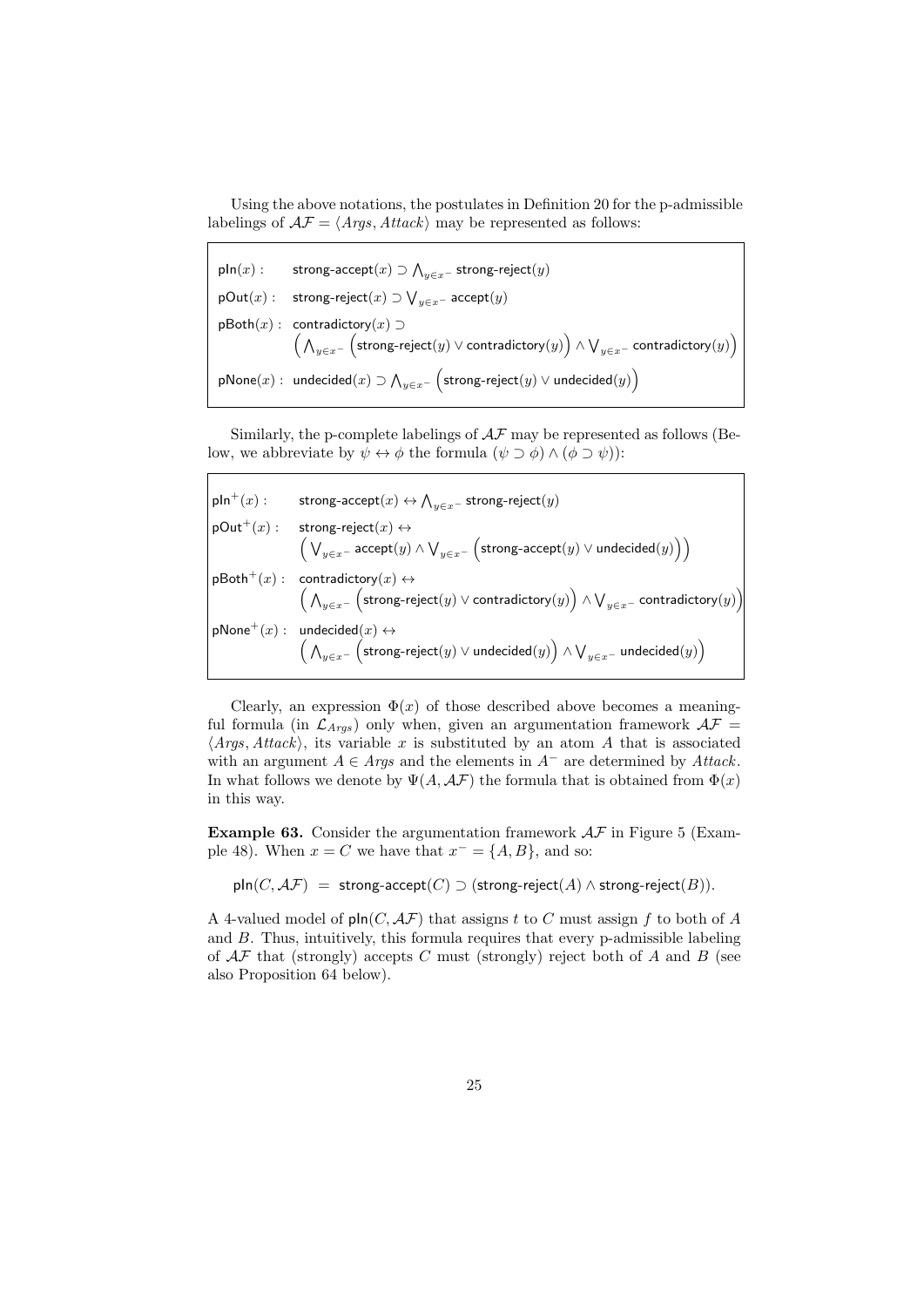For representing the p-labelings for  $A\mathcal{F}$  we use the following theories:

$$
\begin{array}{rl} \text{pADM}(\mathcal{AF}) = & \bigcup_{x \in \mathit{A}rgs} \text{pln}(x, \mathcal{AF}) \cup \bigcup_{x \in \mathit{A}rgs} \text{pOut}(x, \mathcal{AF}) \cup \\ & & \bigcup_{x \in \mathit{A}rgs} \text{pBoth}(x, \mathcal{AF}) \cup \bigcup_{x \in \mathit{A}rgs} \text{pNone}(x, \mathcal{AF}) \end{array}
$$
\n
$$
\text{pCMP}(\mathcal{AF}) = & \bigcup_{x \in \mathit{A}rgs} \text{pln}^+(x, \mathcal{AF}) \cup \bigcup_{x \in \mathit{A}rgs} \text{pOut}^+(x, \mathcal{AF}) \cup \\ & & \bigcup_{x \in \mathit{A}rgs} \text{pBoth}^+(x, \mathcal{AF}) \cup \bigcup_{x \in \mathit{A}rgs} \text{pNone}^+(x, \mathcal{AF}) \end{array}
$$

The theories that represent p-labelings of pCAFs are obtained by adding the set of constraints to the above theories. For  $p \mathcal{CAF} = \langle \text{Args}, \text{Attack}, \text{Const} \rangle$  with  $AF = \langle Args, Attack\rangle$ , we define:

$$
pADM(p C \mathcal{A} \mathcal{F}) = pADM(\mathcal{A} \mathcal{F}) \cup Const
$$

$$
pCMP(p C \mathcal{A} \mathcal{F}) = pCMP(\mathcal{A} \mathcal{F}) \cup Const
$$

**Proposition 64.** *Let*  $AF = \langle Arg, Attack \rangle$  *be an argumentation framework. Then:*

- *• There is a one-to-one correspondence between the 4-valued models of the theory*  $pADM(\mathcal{AF})$ *, the 4-states* p-admissible labelings of  $\mathcal{AF}$ *, and the padmissible extensions of AF. Moreover, it holds that*
	- **–** *if ν is a model of* pADM(*AF*) *then pVL*(*ν*) *is a p-admissible labeling of*  $\mathcal{AF}$  *and*  $p\mathcal{LE}(p\mathcal{VL}(\nu))$  *is a p-admissible extension of*  $\mathcal{AF}$ *.*
	- **–** *If lab is a p-admissible labeling of AF then pLV*(*lab*) *is a model of*  $pADM(\mathcal{AF})$  *and*  $p\mathcal{LE}(lab)$  *is a p-admissible extension of*  $\mathcal{AF}$ *.*
	- $-$  *If*  $\mathcal{E}$  *is a p-admissible extension of*  $\mathcal{AF}$  *then*  $p\mathcal{LV}(p\mathcal{EL}_{AF}(\mathcal{E}))$  *is a model of*  $pADM(\mathcal{AF})$  *and*  $pEL_{\mathcal{AF}}(\mathcal{E})$  *is a p-admissible labeling of*  $\mathcal{AF}$ *.*
- *• There is a one-to-one correspondence between the 4-valued models of the theory*  $pCMP(\mathcal{AF})$ *, the 4-states p-complete labelings of*  $\mathcal{AF}$ *, and the pcomplete extensions of AF. Moreover, it holds that*
	- **–** *if ν is a model of* pCMP(*AF*) *then pVL*(*ν*) *is a p-complete labeling of*  $\mathcal{AF}$  *and*  $p\mathcal{LE}(p\mathcal{VL}(\nu))$  *is a p-complete extension of*  $\mathcal{AF}$ *.*
	- **–** *If lab is a p-complete labeling of AF then pLV*(*lab*) *is a model of*  $pCMP(\mathcal{AF})$  *and*  $p\mathcal{LE}(lab)$  *is a p-complete extension of*  $\mathcal{AF}$ *.*
	- $-If\mathcal{E}$  *is a p-complete extension of AF then*  $p\mathcal{L}V(p \mathcal{E} \mathcal{L}_{AF}(\mathcal{E}))$  *is a model of*  $pCMP(\mathcal{AF})$  *and*  $pEL_{\mathcal{AF}}(\mathcal{E})$  *is a p-complete labeling of*  $\mathcal{AF}$ *.*

**Proof.** We show the first item; the proof of the second item is similar. The one-to-one correspondence between the p-admissible extensions and the p-admissible labelings of *AF* is shown in the first item of Proposition 21. It therefore remains to show the correspondence between 4-valued models of  $pADM(\mathcal{AF})$  and the 4-states p-admissible labelings of  $\mathcal{AF}$ . Indeed,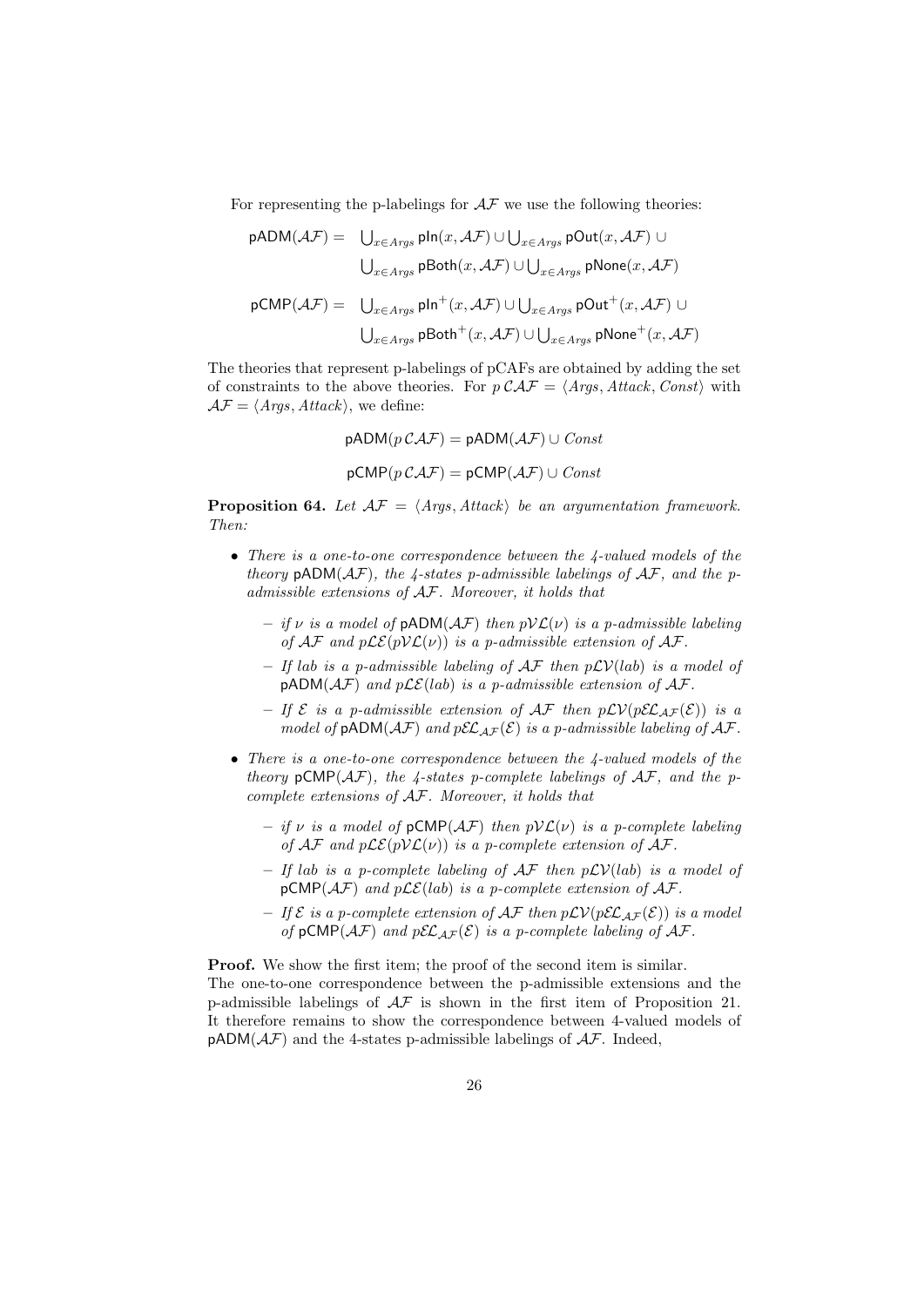- Let *ν* be a model of  $pADM(\mathcal{AF})$  and suppose that  $\nu(A) = t$ . Then  $\nu(\text{strong-accept}(A)) = t$  and since  $\nu$  satisfies  $\text{pln}(A, \mathcal{AF})$ , it holds that for every  $B \in A^-$ ,  $\nu$ (strong-reject $(B)$ )  $\in \{t, \top\}$ , Thus, for every  $B \in A^-$ ,  $\nu(B) = f$ . It follows that for every argument *A* such that  $pV\mathcal{L}(\nu)(A) = \text{in}$ , it holds that  $pV\mathcal{L}(\nu)(B) = \text{out whenever } B \in A^-$ . Hence  $pV\mathcal{L}(\nu)$  satisfies the postulate **pIn**. Similar considerations show that the fact that *ν* satisfies the formulas  $pOut(x, \mathcal{AF})$ ,  $pBoth(x, \mathcal{AF})$ , and  $pNone(x, \mathcal{AF})$  for every  $x \in \text{Arg}$  guarantees, respectively, that  $p\mathcal{V}\mathcal{L}(\nu)$  satisfies the postulates **pOut**, **pBoth** and **pNone**. Thus  $pV\mathcal{L}(\nu)$  is a p-admissible labeling of *AF*.
- Let *lab* be a p-admissible labeling of  $AF$  such that  $lab(A) =$  in. Then  $p\mathcal{LV}(lab)(A) = t$ , and so we have that  $p\mathcal{LV}(lab)(\text{strong-reject}(A)) = f$ ,  $p\mathcal{LV}(lab)(\text{contradictory}(A)) = f$ , and  $p\mathcal{LV}(lab)(\text{undecided}(A)) = f$ . This implies, respectively, that  $p\mathcal{LV}(lab)$  satisfies  $pOut(A, \mathcal{AF})$ ,  $pBoth(A, \mathcal{AF})$ , and  $p\text{None}(A, \mathcal{AF})$ . The fact that  $p\mathcal{LV}(lab)$  satisfies also  $p\text{In}(A, \mathcal{AF})$  follows from the fact that *lab* satisfies the postulate **pIn** and so  $lab(B) =$ **out** for every  $B \in A^-$ . This implies that  $p\mathcal{L}V(lab)(B) = f$  for every  $B \in A^-$ , and so  $p\mathcal{L}V(lab)$ (strong-reject(*B*)) = *t* for every such *B*. The cases in which  $lab(A) \in \{$ out, both, none $}$  are similar, and so  $p\mathcal{LV}(lab)$ is indeed a model of  $pADM(\mathcal{AF})$ .

A similar proposition holds also for pCAFs:

**Proposition 65.** *Let*  $p \mathcal{C} \mathcal{A} \mathcal{F} = \langle \text{Args}, \text{Attack}, \text{Const} \rangle$  *be a p-constrained argumentation framework. Then:*

- *• There is a one-to-one correspondence between the 4-valued models of the theory*  $pADM(p CAF)$ *, the 4-states*  $p$ -admissible labelings of  $p CAF$ *, and the p-admissible extensions of p CAF. Moreover, it holds that*
	- $-$  *if*  $\nu$  *is a model of* pADM( $p$ CAF) *then*  $p$ V $\mathcal{L}(\nu)$  *is a p-admissible labeling of*  $p\mathcal{CAF}$  *and*  $p\mathcal{L}\mathcal{E}(p\mathcal{V}\mathcal{L}(\nu))$  *is a p-admissible extension of*  $p\mathcal{CAF}$ *.*
	- **–** *If lab is a p-admissible labeling of pCAF then pLV*(*lab*) *is a model of*  $p$ ADM( $p$ CAF) and  $p$ LE(*lab*) *is a p-admissible extension of*  $p$ CAF.
	- $-$  *If*  $\mathcal{E}$  *is a p-admissible extension of*  $p \mathcal{CAF}$  *then*  $p\mathcal{L}V(p \mathcal{E} \mathcal{L}_{AF}(\mathcal{E}))$  *is a model of*  $pADM(p\mathcal{CAF})$  *and*  $p\mathcal{EL}_{AF}(\mathcal{E})$  *is a p-admissible labeling of p CAF.*
- *• There is a one-to-one correspondence between the 4-valued models of the theory*  $pCMP(pCAT)$ *, the 4-states p-complete labelings of*  $pCAT$ *, and the p-complete extensions of p CAF. Moreover, it holds that*
	- $-$  *if*  $\nu$  *is a model of*  $pCMP(pCAT)$  *then*  $pVL(\nu)$  *is a p-complete labeling of*  $p \mathcal{C} A F$  and  $p \mathcal{L} \mathcal{E}(p \mathcal{V} \mathcal{L}(v))$  is a p-complete extension of  $p \mathcal{C} A F$ .
	- **–** *If lab is a p-complete labeling of p CAF then pLV*(*lab*) *is a model of*  $pCMP(p\mathcal{CAF})$  *and*  $p\mathcal{L}\mathcal{E}(lab)$  *is a p-complete extension of*  $p\mathcal{CAF}$ *.*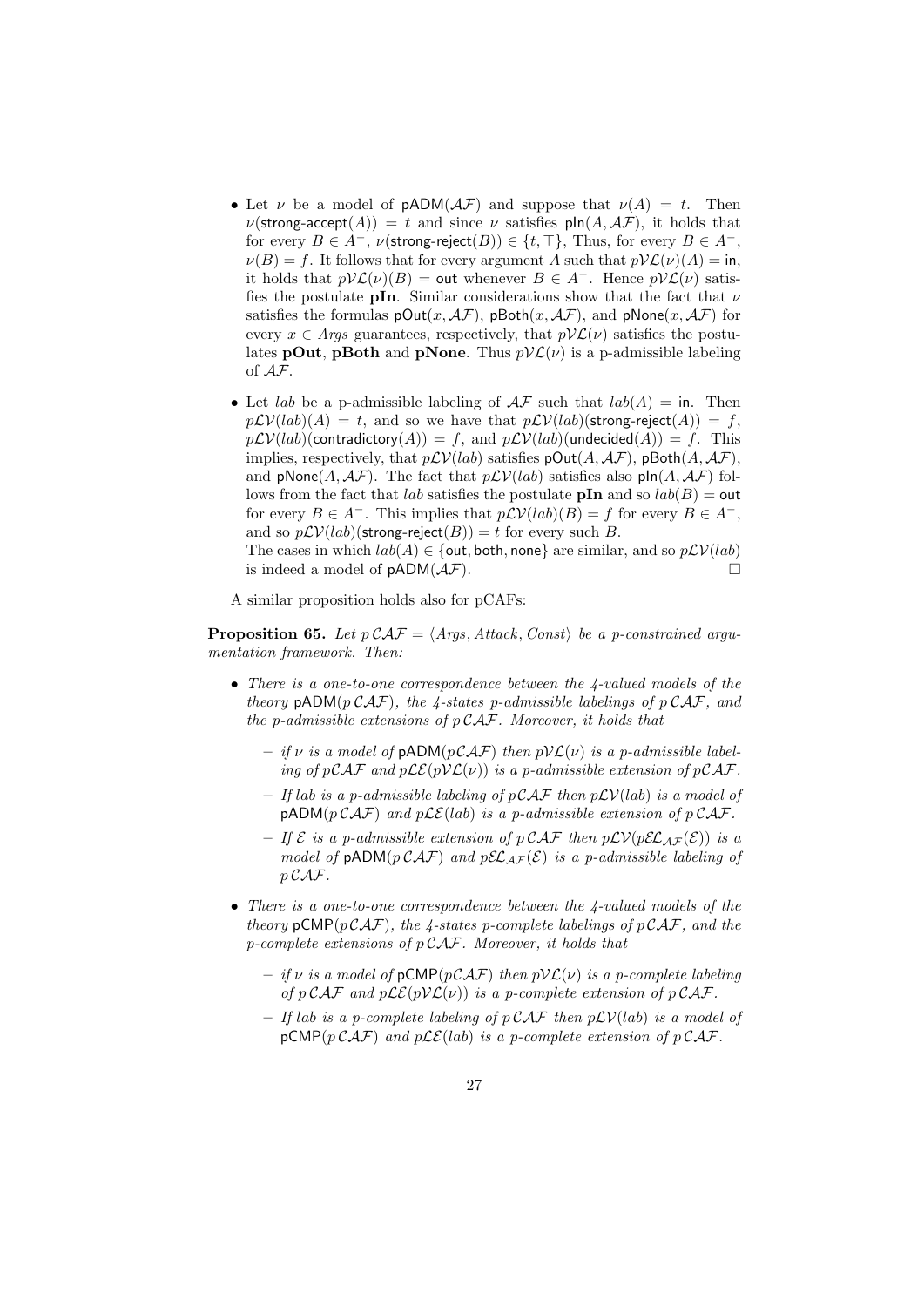$-$  *If*  $\mathcal{E}$  *is a p-complete extension of p*  $\mathcal{CAF}$  *then*  $p\mathcal{LV}(p\mathcal{EL}_{AF}(\mathcal{E}))$  *is a model of*  $pCMP(p CAF)$  *and*  $pEL_{AF}(E)$  *is a p-complete labeling of p CAF.*

**Proof.** Similar to that of Proposition 64. □

**Example 66.** Let  $p \mathcal{C} \mathcal{A} \mathcal{F}$  be the p-constrained argumentation framework considered in Example 48: the argumentation framework is shown in Figure 5 and the constraint is  $accept(A) \wedge accept(B)$ . The theory  $pADM(p CAF)$ , simplified by some standard rewriting rules, is shown in Figure 6.

```
strong-accept(A) ⊃ strong-reject(B)
strong-accept(B) ⊃ strong-reject(A)
strong-accept(C) \supset (strong-reject(A) \wedge strong-reject(B))
strong-accept(D) ⊃ strong-reject(C)
strong-reject(A) \supset accept(B)strong-reject(B) \supset accept(A)strong-reject(C) \supset (\text{accept}(A) \vee \text{accept}(B))strong-reject(D) \supset accept(C)contradictory(A) \supset contradictory(B)contradictory(B) \supset contradictory(A)
contradictory(C) \supset (((strong-reject(A) \vee contradictory(A))
                      ∧ (strong-reject(B) ∨ contradictory(B)))
                      ∧ (contradictory(A) ∨ contradictory(B)))
contradictory(D) \supset contradictory(C)undecided(A) ⊃ (strong-reject(B) ∨ undecided(B))
undecided(B) \supset (strong-reject(A) \vee undecided(A))
undecided(C) ⊃ (((strong-reject(A) ∨ undecided(A))
                      ∧ (strong-reject(B) ∨ undecided(B)))
undecided(D) \supset (strong-reject(C) \vee undecided(C))
\operatorname{accept}(A) \wedge \operatorname{accept}(B)
```
Figure 6: The theory  $pADM(p\mathcal{CAF})$  of Example 66

The three models of  $pADM(p CAF)$  are listed in the table below.

| z. |  |  |
|----|--|--|
|    |  |  |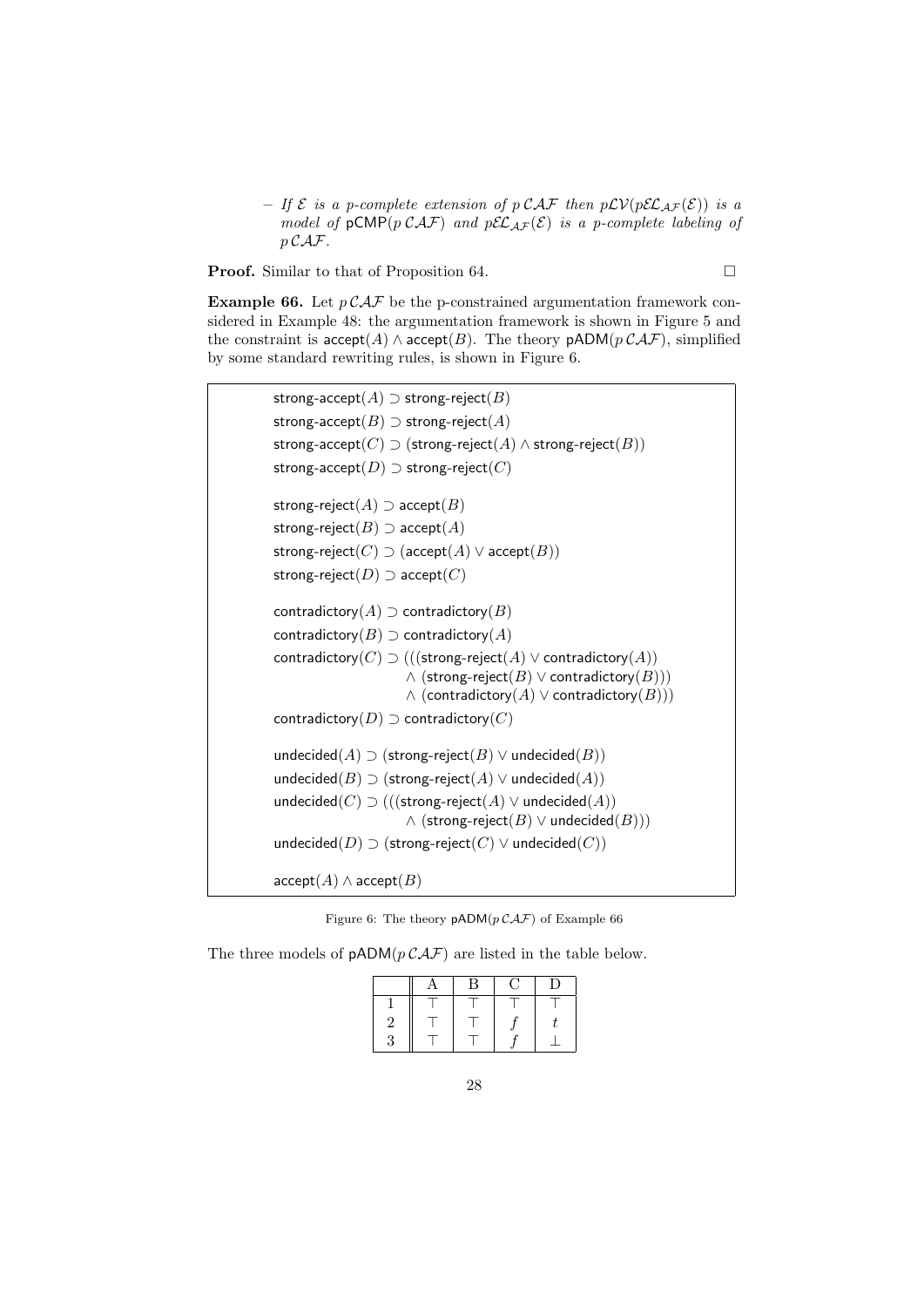As guaranteed by Proposition 65, these models correspond to the three padmissible lablings of *p CAF* (see Example 48).

**Note 67.** Propositional theories for reasoning with p-labeling and p-extensions of (p-constrained) argumentation frameworks are given also in [17] and [18]. Similar theories for reasoning with conflict-free semantics are described in [29]. The main difference is that in these papers the underlying semantics is twovalued and the shift back and forth from and to four-valued semantics is done through syntactical mappings using signed formulas (see also [30]). In our case everything remains within the four-valued context.

# **5. Conclusion**

The incorporation of integrity constraints in argumentation frameworks is a useful way of providing information about arguments. Such information may involve, for instance, meta-data in the form of preferences among arguments, external knowledge about the domain of discourse, or some instructive information that simplifies and clarifies the intended semantics at hand.

In this paper we extended and improved several previous works on constraining argumentation frameworks: the conflict-free semantics for CAFs considered in [24] are extended to conflict-tolerant ones, allowing to handle situations which are implicitly inconsistent or cases where the constraints themselves are contradictory. Another difference from the treatment in [24] is that here the constraints are evaluated with respect to the same semantics as that of the arguments: three-valued semantics for conflict-free systems and four-valued semantics for conflict-tolerant systems. In addition, the discussion on constrained argumentation frameworks in [18], aimed at demonstrating the usefulness of conflict-tolerant semantics for argumentation frameworks, is largely extended in our case. In particular, the restriction of using only atomic constraints is lifted, and more general results on the existence of complete extensions for different forms of constraints are provided.

We note, finally, that evaluating the usefulness of constrained argumentation frameworks and assessing the plausibility of their semantics in realistic situations require a substantial experimental study. This remains a subject for future work.

#### **References**

- [1] P. M. Dung, On the acceptability of arguments and its fundamental role in nonmonotonic reasoning, logic programming and *n*-person games, Artificial Intelligence 77 (1995) 321–357.
- [2] R. Reiter, A logic for default reasoning, Artificial Intelligence 13 (1980) 81–132.
- [3] M. Gelfond, V. Lifschitz, The stable model semantics for logic programming, in: Proc. ICLP'88, MIT Press, 1988, pp. 1070–1080.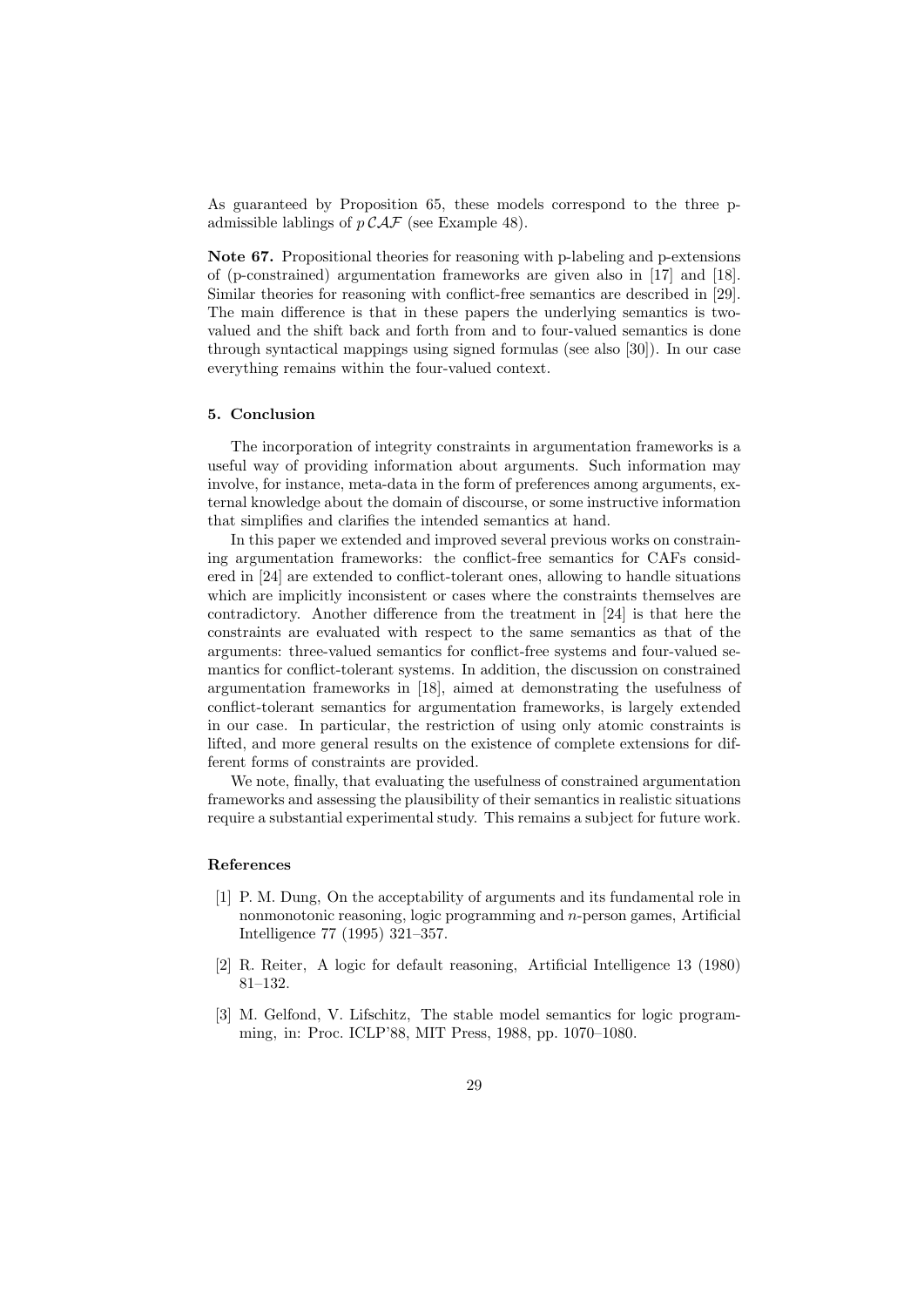- [4] Y. Wu, M. Caminada, D. M. Gabbay, Complete extensions in argumentation coincide with 3-valued stable models in logic programming, Studia Logica 93 (2009) 383–403.
- [5] A. van Gelder, K. A. Ross, J. S. Schlipf, The well-founded semantics for general logic programs., Journal of the ACM 38 (1991) 620–650.
- [6] G. Governatori, M. J. Maher, G. Antoniou, D. Billington, Argumentation semantics for defeasible logic, Journal of Logic and Computation 14 (2004) 675–702.
- [7] L. Amgoud, C. Cayrol, Inferring from inconsistency in preference-based argumentation frameworks, Journal of Automated Reasoning 29 (2002) 125–169.
- [8] T. J. M. Bench-Capon, Persuasion in practical argument using value-based argumentation frameworks, Journal of Logic and Computation 13 (2003) 429–448.
- [9] S. Modgil, Reasoning about preferences in argumentation frameworks, Artificial Intelligence 173 (2009) 901–934.
- [10] H. Prakken, AI & law, logic and argument schemes, Argumentation 19 (2005) 303–320.
- [11] R. Booth, S. Kaci, T. Rienstra, L. van der Torre, A logical theory about dynamics in abstract argumentation, in: W. Liu, V. S. Subrahmanian, J. Wijsen (Eds.), Proc. SUM 2013, volume 8078 of *Lecture Notes in Computer Science*, Springer, 2013, pp. 148–161.
- [12] C. Cayrol, F. D. de Saint-Cyr, M. Lagasquie-Schiex, Change in abstract argumentation frameworks: adding an argument, Artificial Intelligent Research 38 (2010) 49–84.
- [13] P. Baroni, M. Caminada, M. Giacomin, An introduction to argumentation semantics, The Knowledge Engineering Review 26 (2011) 365–410.
- [14] P. Baroni, M. Giacomin, Semantics for abstract argumentation systems, in: I. Rahwan, G. R. Simary (Eds.), Argumentation in Artificial Intelligence, Springer, 2009, pp. 25–44.
- [15] M. Caminada, On the issue of reinstatement in argumentation, in: M. Fischer, W. van der Hoek, B. Konev, A. Lisitsa (Eds.), Proc. JELIA'06, volume 4160 of *Lecture Notes in Computer Science*, Springer, 2006, pp. 111– 123.
- [16] M. Caminada, D. M. Gabbay, A logical account of formal argumentation, Studia Logica 93 (2009) 109–145. Special issue: New ideas in argumentation theory.